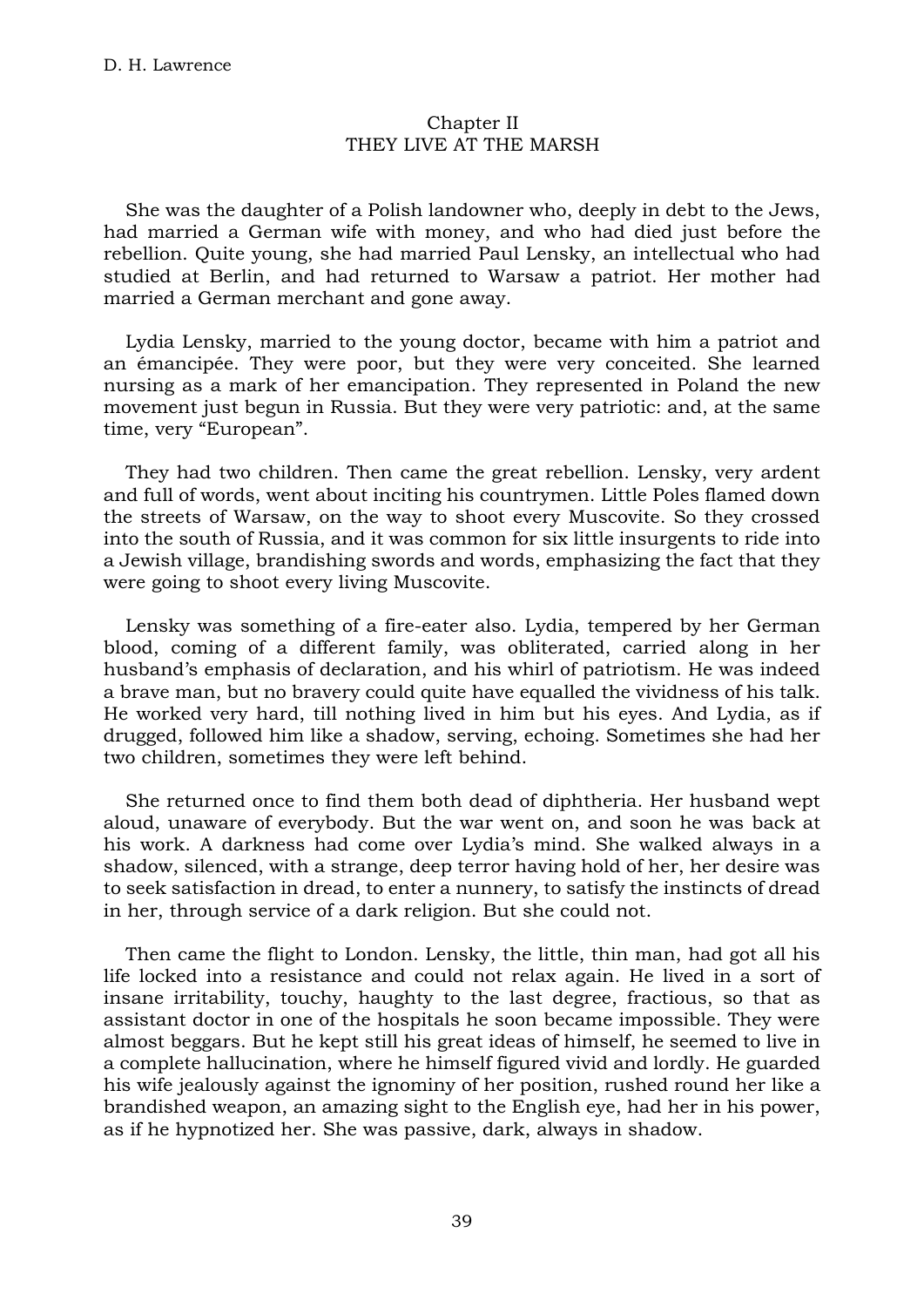He was wasting away. Already when the child was born he seemed nothing but skin and bone and fixed idea. She watched him dying, nursed him, nursed the baby, but really took no notice of anything. A darkness was on her, like remorse, or like a remembering of the dark, savage, mystic ride of dread, of death, of the shadow of revenge. When her husband died, she was relieved. He would no longer dart about her.

England fitted her mood, its aloofness and foreignness. She had known a little of the language before coming, and a sort of parrot mind made her pick it up fairly easily. But she knew nothing of the English, nor of English life. Indeed, these did not exist for her. She was like one walking in the Underworld, where the shades throng intelligibly but have no connection with one. She felt the English people as a potent, cold, slightly hostile host amongst whom she walked isolated.

The English people themselves were almost deferential to her, the Church saw that she did not want. She walked without passion, like a shade, tormented into moments of love by the child. Her dying husband with his tortured eyes and the skin drawn tight over his face, he was as a vision to her, not a reality. In a vision he was buried and put away. Then the vision ceased, she was untroubled, time went on grey, uncoloured, like a long journey where she sat unconscious as the landscape unrolled beside her. When she rocked her baby at evening, maybe she fell into a Polish slumber song, or she talked sometimes to herself in Polish. Otherwise she did not think of Poland, nor of that life to which she had belonged. It was a great blot looming blank in its darkness. In the superficial activity of her life, she was all English. She even thought in English. But her long blanks and darknesses of abstraction were Polish.

So she lived for some time. Then, with slight uneasiness, she used half to awake to the streets of London. She realized that there was something around her, very foreign, she realized she was in a strange place. And then, she was sent away into the country. There came into her mind now the memory of her home where she had been a child, the big house among the land, the peasants of the village.

She was sent to Yorkshire, to nurse an old rector in his rectory by the sea. This was the first shake of the kaleidoscope that brought in front of her eyes something she must see. It hurt her brain, the open country and the moors. It hurt her and hurt her. Yet it forced itself upon her as something living, it roused some potency of her childhood in her, it had some relation to her.

There was green and silver and blue in the air about her now. And there was a strange insistence of light from the sea, to which she must attend. Primroses glimmered around, many of them, and she stooped to the disturbing influence near her feet, she even picked one or two flowers, faintly remembering in the new colour of life, what had been. All the day long, as she sat at the upper window, the light came off the sea, constantly, constantly, without refusal, till it seemed to bear her away, and the noise of the sea created a drowsiness in her, a relaxation like sleep. Her automatic consciousness gave way a little, she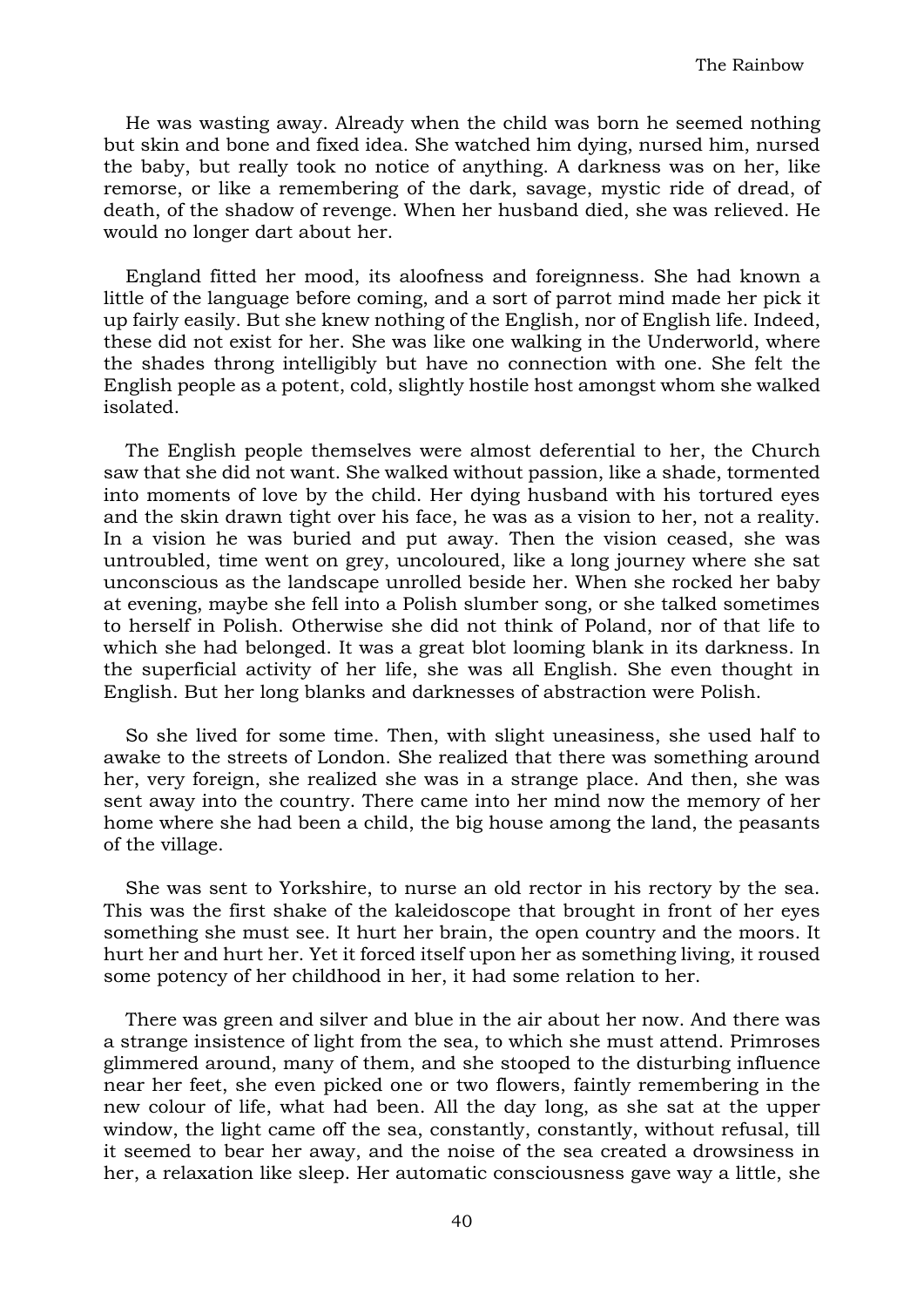stumbled sometimes, she had a poignant, momentary vision of her living child, that hurt her unspeakably. Her soul roused to attention.

Very strange was the constant glitter of the sea unsheathed in heaven, very warm and sweet the graveyard, in a nook of the hill catching the sunshine and holding it as one holds a bee between the palms of the hands, when it is benumbed. Grey grass and lichens and a little church, and snowdrops among coarse grass, and a cupful of incredibly warm sunshine.

She was troubled in spirit. Hearing the rushing of the beck away down under the trees, she was startled, and wondered what it was. Walking down, she found the bluebells around her glowing like a presence, among the trees.

Summer came, the moors were tangled with harebells like water in the ruts of the roads, the heather came rosy under the skies, setting the whole world awake. And she was uneasy. She went past the gorse bushes shrinking from their presence, she stepped into the heather as into a quickening bath that almost hurt. Her fingers moved over the clasped fingers of the child, she heard the anxious voice of the baby, as it tried to make her talk, distraught.

And she shrank away again, back into her darkness, and for a long while remained blotted safely away from living. But autumn came with the faint red glimmer of robins singing, winter darkened the moors, and almost savagely she turned again to life, demanding her life back again, demanding that it should be as it had been when she was a girl, on the land at home, under the sky. Snow lay in great expanses, the telegraph posts strode over the white earth, away under the gloom of the sky. And savagely her desire rose in her again, demanding that this was Poland, her youth, that all was her own again.

But there were no sledges nor bells, she did not see the peasants coming out like new people, in their sheepskins and their fresh, ruddy, bright faces, that seemed to become new and vivid when the snow lit up the ground. It did not come to her, the life of her youth, it did not come back. There was a little agony of struggle, then a relapse into the darkness of the convent, where Satan and the devils raged round the walls, and Christ was white on the cross of victory.

She watched from the sickroom the snow whirl past, like flocks of shadows in haste, flying on some final mission out to a leaden inalterable sea, beyond the final whiteness of the curving shore, and the snow-speckled blackness of the rocks half submerged. But near at hand on the trees the snow was soft in bloom. Only the voice of the dying vicar spoke grey and querulous from behind.

By the time the snowdrops were out, however, he was dead. He was dead. But with curious equanimity the returning woman watched the snowdrops on the edge of the grass below, blown white in the wind, but not to be blown away. She watched them fluttering and bobbing, the white, shut flowers, anchored by a thread to the grey-green grass, yet never blown away, not drifting with the wind.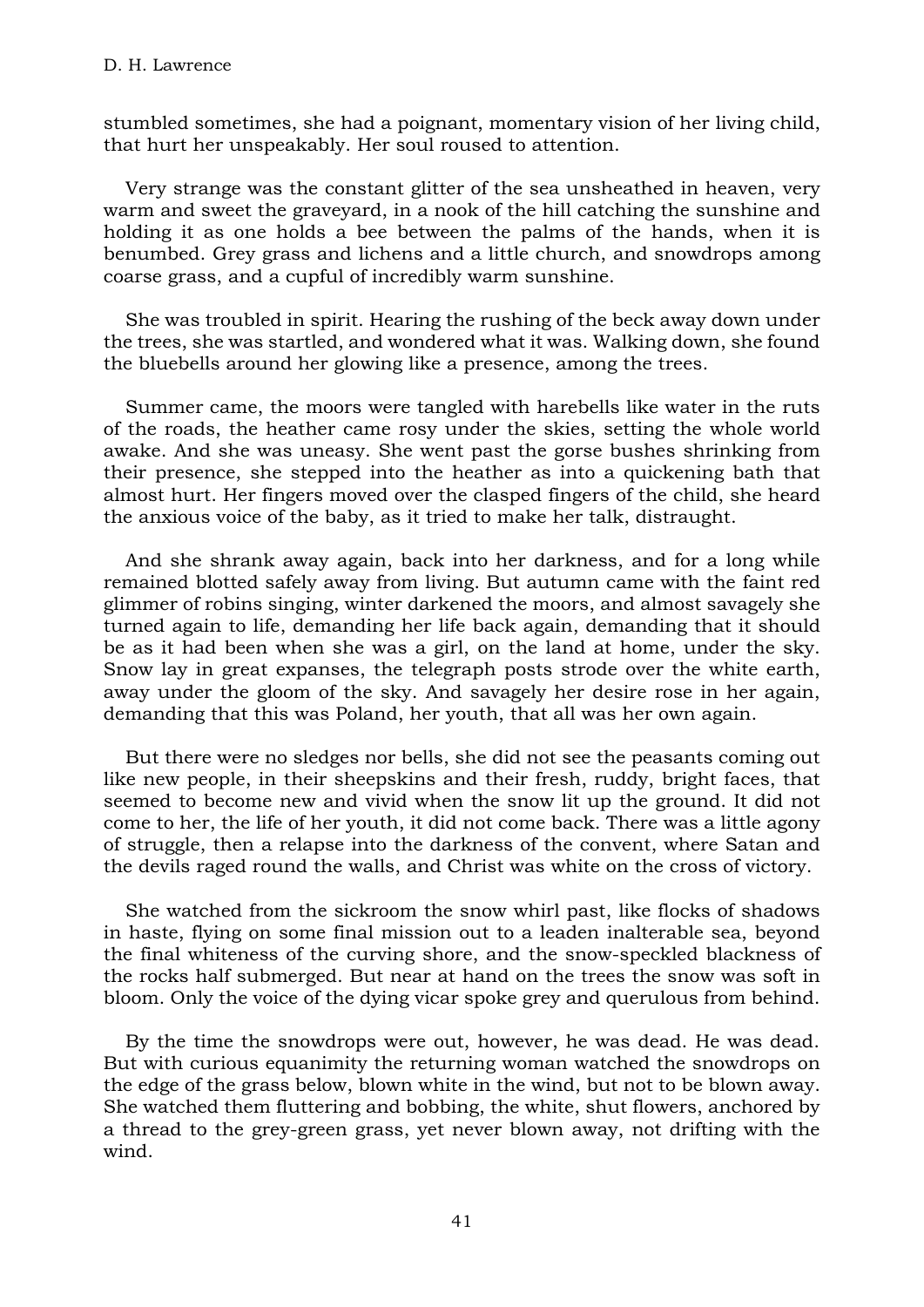As she rose in the morning, the dawn was beating up white, gusts of light blown like a thin snowstorm from the east, blown stronger and fiercer, till the rose appeared, and the gold, and the sea lit up below. She was impassive and indifferent. Yet she was outside the enclosure of darkness.

There passed a space of shadow again, the familiarity of dread-worship, during which she was moved, oblivious, to Cossethay. There, at first, there was nothing — just grey nothing. But then one morning there was a light from the yellow jasmine caught her, and after that, morning and evening, the persistent ringing of thrushes from the shrubbery, till her heart, beaten upon, was forced to lift up its voice in rivalry and answer. Little tunes came into her mind. She was full of trouble almost like anguish. Resistant, she knew she was beaten, and from fear of darkness turned to fear of light. She would have hidden herself indoors, if she could. Above all, she craved for the peace and heavy oblivion of her old state. She could not bear to come to, to realize. The first pangs of this new parturition were so acute, she knew she could not bear it. She would rather remain out of life, than be torn, mutilated into this birth, which she could not survive. She had not the strength to come to life now, in England, so foreign, skies so hostile. She knew she would die like an early, colourless, scentless flower that the end of the winter puts forth mercilessly. And she wanted to harbour her modicum of twinkling life.

But a sunshiny day came full of the scent of a mezereon tree, when bees were tumbling into the yellow crocuses, and she forgot, she felt like somebody else, not herself, a new person, quite glad. But she knew it was fragile, and she dreaded it. The vicar put pea flower into the crocuses, for his bees to roll in, and she laughed. Then night came, with brilliant stars that she knew of old, from her girlhood. And they flashed so bright, she knew they were victors.

She could neither wake nor sleep. As if crushed between the past and the future, like a flower that comes above-ground to find a great stone lying above it, she was helpless.

The bewilderment and helplessness continued, she was surrounded by great moving masses that must crush her. And there was no escape. Save in the old obliviousness, the cold darkness she strove to retain. But the vicar showed her eggs in the thrush's nest near the back door. She saw herself the mother thrush upon the nest, and the way her wings were spread, so eager down upon her secret. The tense, eager, nesting wings moved her beyond endurance. She thought of them in the morning, when she heard the thrush whistling as he got up, and she thought, "Why didn't I die out there, why am I brought here?"

She was aware of people who passed around her, not as persons, but as looming presences. It was very difficult for her to adjust herself. In Poland, the peasantry, the people, had been cattle to her, they had been her cattle that she owned and used. What were these people? Now she was coming awake, she was lost.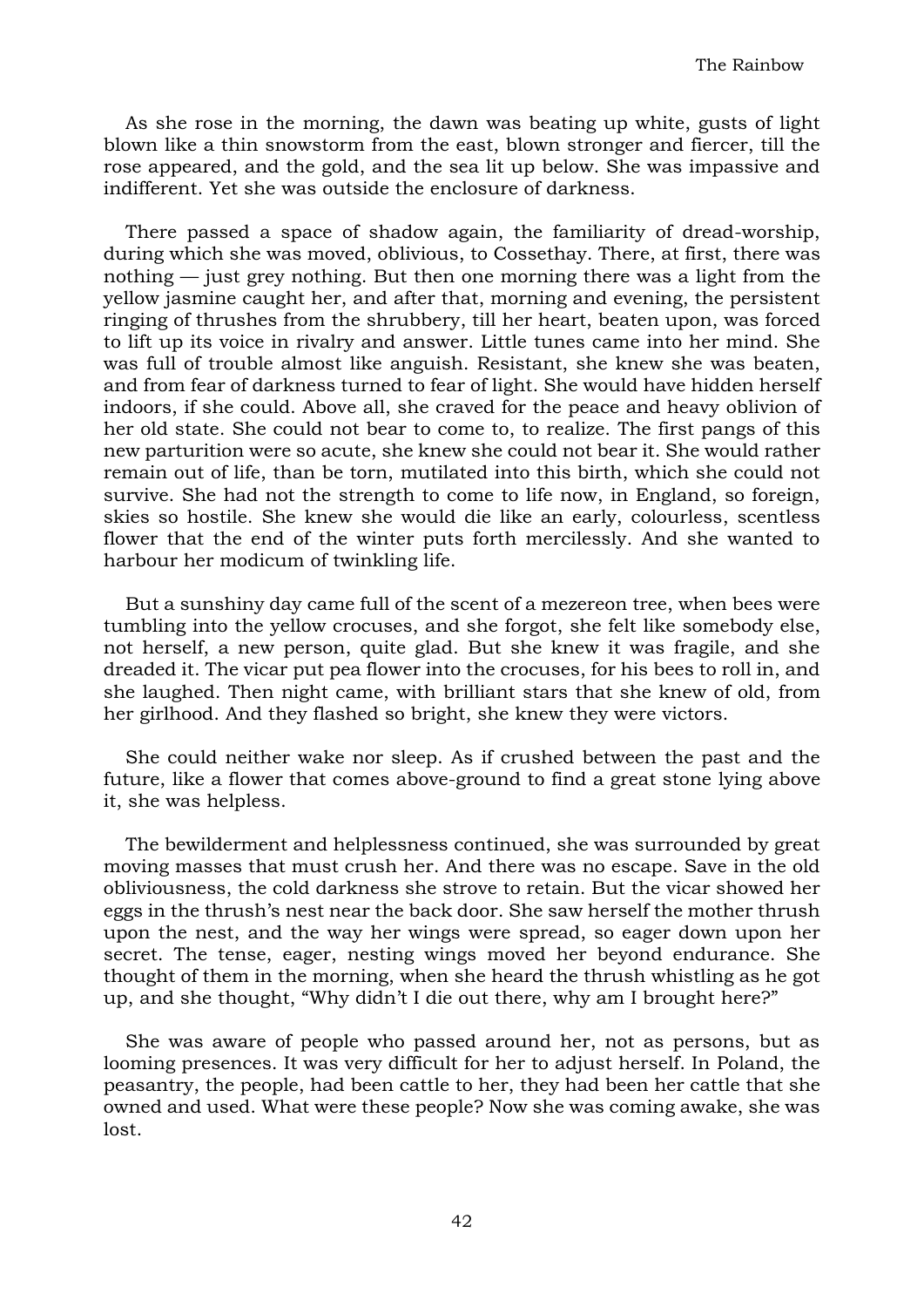But she had felt Brangwen go by almost as if he had brushed her. She had tingled in body as she had gone on up the road. After she had been with him in the Marsh kitchen, the voice of her body had risen strong and insistent. Soon, she wanted him. He was the man who had come nearest to her for her awakening.

Always, however, betweenwhiles she lapsed into the old unconsciousness, indifference and there was a will in her to save herself from living any more. But she would wake in the morning one day and feel her blood running, feel herself lying open like a flower unsheathed in the sun, insistent and potent with demand.

She got to know him better, and her instinct fixed on him  $-$  just on him. Her impulse was strong against him, because he was not of her own sort. But one blind instinct led her, to take him, to leave him, and then to relinquish herself to him. It would be safety. She felt the rooted safety of him, and the life in him. Also he was young and very fresh. The blue, steady livingness of his eyes she enjoyed like morning. He was very young.

Then she lapsed again to stupor and indifference. This, however, was bound to pass. The warmth flowed through her, she felt herself opening, unfolding, asking, as a flower opens in full request under the sun, as the beaks of tiny birds open flat, to receive, to receive. And unfolded she turned to him, straight to him. And he came, slowly, afraid, held back by uncouth fear, and driven by a desire bigger than himself.

When she opened and turned to him, then all that had been and all that was, was gone from her, she was as new as a flower that unsheathes itself and stands always ready, waiting, receptive. He could not understand this. He forced himself, through lack of understanding, to the adherence to the line of honourable courtship and sanctioned, licensed marriage. Therefore, after he had gone to the vicarage and asked for her, she remained for some days held in this one spell, open, receptive to him, before him. He was roused to chaos. He spoke to the vicar and gave in the banns. Then he stood to wait.

She remained attentive and instinctively expectant before him, unfolded, ready to receive him. He could not act, because of self-fear and because of his conception of honour towards her. So he remained in a state of chaos.

And after a few days, gradually she closed again, away from him, was sheathed over, impervious to him, oblivious. Then a black, bottomless despair became real to him, he knew what he had lost. He felt he had lost it for good, he knew what it was to have been in communication with her, and to be cast off again. In misery, his heart like a heavy stone, he went about unliving.

Till gradually he became desperate, lost his understanding, was plunged in a revolt that knew no bounds. Inarticulate, he moved with her at the Marsh in violent, gloomy, wordless passion, almost in hatred of her. Till gradually she became aware of him, aware of herself with regard to him, her blood stirred to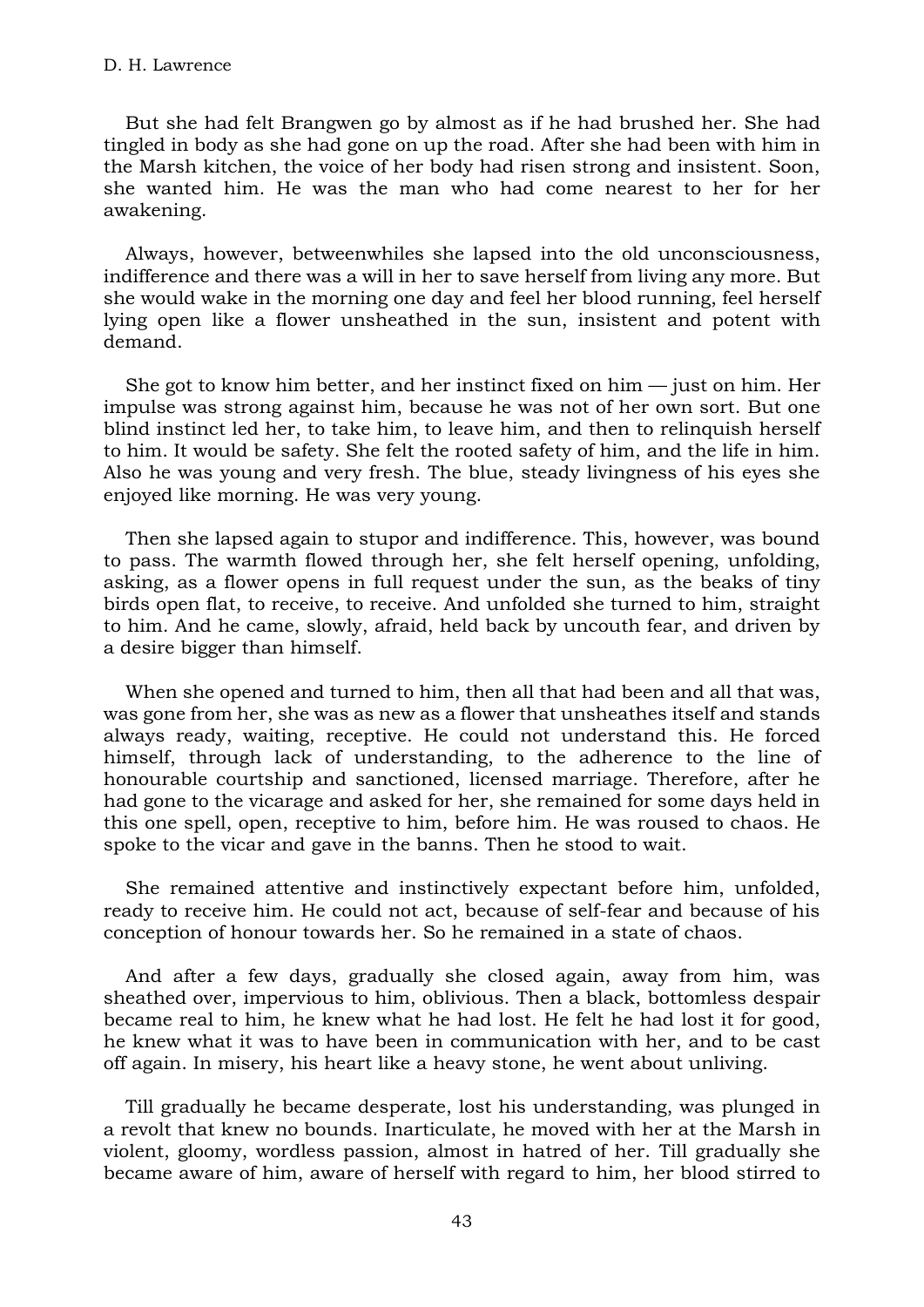life, she began to open towards him, to flow towards him again. He waited till the spell was between them again, till they were together within one rushing, hastening flame. And then again he was bewildered, he was tied up as with cords, and could not move to her. So she came to him, and unfastened the breast of his waistcoat and his shirt, and put her hand on him, needing to know him. For it was cruel to her, to be opened and offered to him, yet not to know what he was, not even that he was there. She gave herself to the hour, but he could not, and he bungled in taking her.

So that he lived in suspense, as if only half his faculties worked, until the wedding. She did not understand. But the vagueness came over her again, and the days lapsed by. He could not get definitely into touch with her. For the time being, she let him go again.

He suffered very much from the thought of actual marriage, the intimacy and nakedness of marriage. He knew her so little. They were so foreign to each other, they were such strangers. And they could not talk to each other. When she talked, of Poland or of what had been, it was all so foreign, she scarcely communicated anything to him. And when he looked at her, an overmuch reverence and fear of the unknown changed the nature of his desire into a sort of worship, holding her aloof from his physical desire, self-thwarting.

She did not know this, she did not understand. They had looked at each other, and had accepted each other. It was so, then there was nothing to balk at, it was complete between them.

At the wedding, his face was stiff and expressionless. He wanted to drink, to get rid of his forethought and afterthought, to set the moment free. But he could not. The suspense only tightened at his heart. The jesting and joviality and jolly, broad insinuation of the guests only coiled him more. He could not hear. That which was impending obsessed him, he could not get free.

She sat quiet, with a strange, still smile. She was not afraid. Having accepted him, she wanted to take him, she belonged altogether to the hour, now. No future, no past, only this, her hour. She did not even notice him, as she sat beside him at the head of the table. He was very near, their coming together was close at hand. What more!

As the time came for all the guests to go, her dark face was softly lighted, the bend of her head was proud, her grey eyes clear and dilated, so that the men could not look at her, and the women were elated by her, they served her. Very wonderful she was, as she bade farewell, her ugly wide mouth smiling with pride and recognition, her voice speaking softly and richly in the foreign accent, her dilated eyes ignoring one and all the departing guests. Her manner was gracious and fascinating, but she ignored the being of him or her to whom she gave her hand.

And Brangwen stood beside her, giving his hearty handshake to his friends, receiving their regard gratefully, glad of their attention. His heart was tormented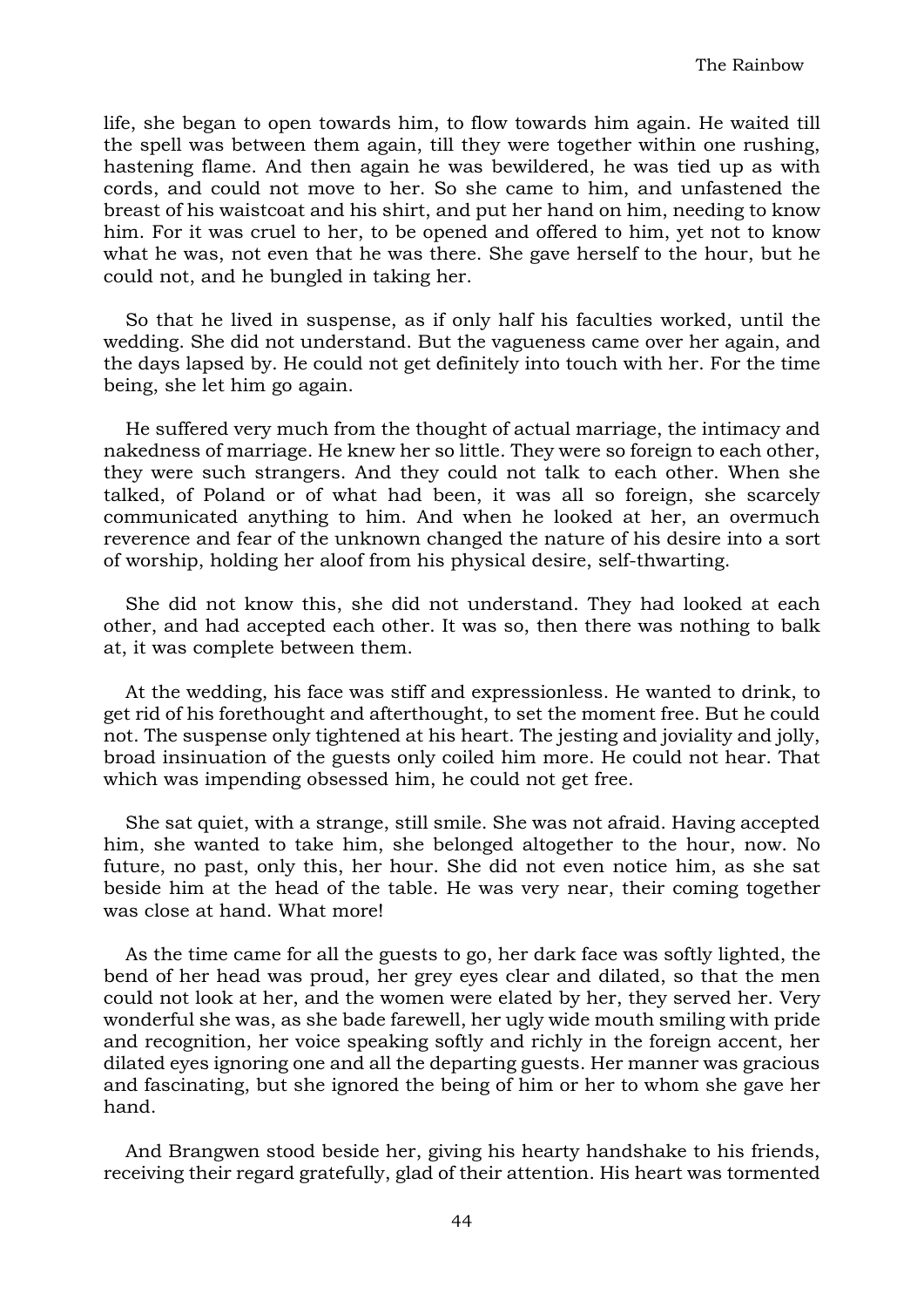within him, he did not try to smile. The time of his trial and his admittance, his Gethsemane and his Triumphal Entry in one, had come now.

Behind her, there was so much unknown to him. When he approached her, he came to such a terrible painful unknown. How could he embrace it and fathom it? How could he close his arms round all this darkness and hold it to his breast and give himself to it? What might not happen to him? If he stretched and strained for ever he would never be able to grasp it all, and to yield himself naked out of his own hands into the unknown power! How could a man be strong enough to take her, put his arms round her and have her, and be sure he could conquer this awful unknown next his heart? What was it then that she was, to which he must also deliver himself up, and which at the same time he must embrace, contain?

He was to be her husband. It was established so. And he wanted it more than he wanted life, or anything. She stood beside him in her silk dress, looking at him strangely, so that a certain terror, horror took possession of him, because she was strange and impending and he had no choice. He could not bear to meet her look from under her strange, thick brows.

"Is it late?" she said.

He looked at his watch.

"No — half past eleven" he said. And he made an excuse to go into the kitchen, leaving her standing in the room among the disorder and the drinking glasses.

Tilly was seated beside the fire in the kitchen, her head in her hands. She started up when he entered.

"Why haven't you gone to bed?" he said.

"I thought I'd better stop an' lock up an' do" she said. Her agitation quietened him. He gave her some little order, then returned, steadied now, almost ashamed, to his wife. She stood a moment watching him, as he moved with averted face. Then she said:

"You will be good to me, won't you?"

She was small and girlish and terrible, with a queer, wide look in her eyes. His heart leaped in him, in anguish of love and desire, he went blindly to her and took her in his arms.

"I want to" he said as he drew her closer and closer in. She was soothed by the stress of his embrace, and remained quite still, relaxed against him, mingling in to him. And he let himself go from past and future, was reduced to the moment with her. In which he took her and was with her and there was nothing beyond, they were together in an elemental embrace beyond their superficial foreignness. But in the morning he was uneasy again. She was still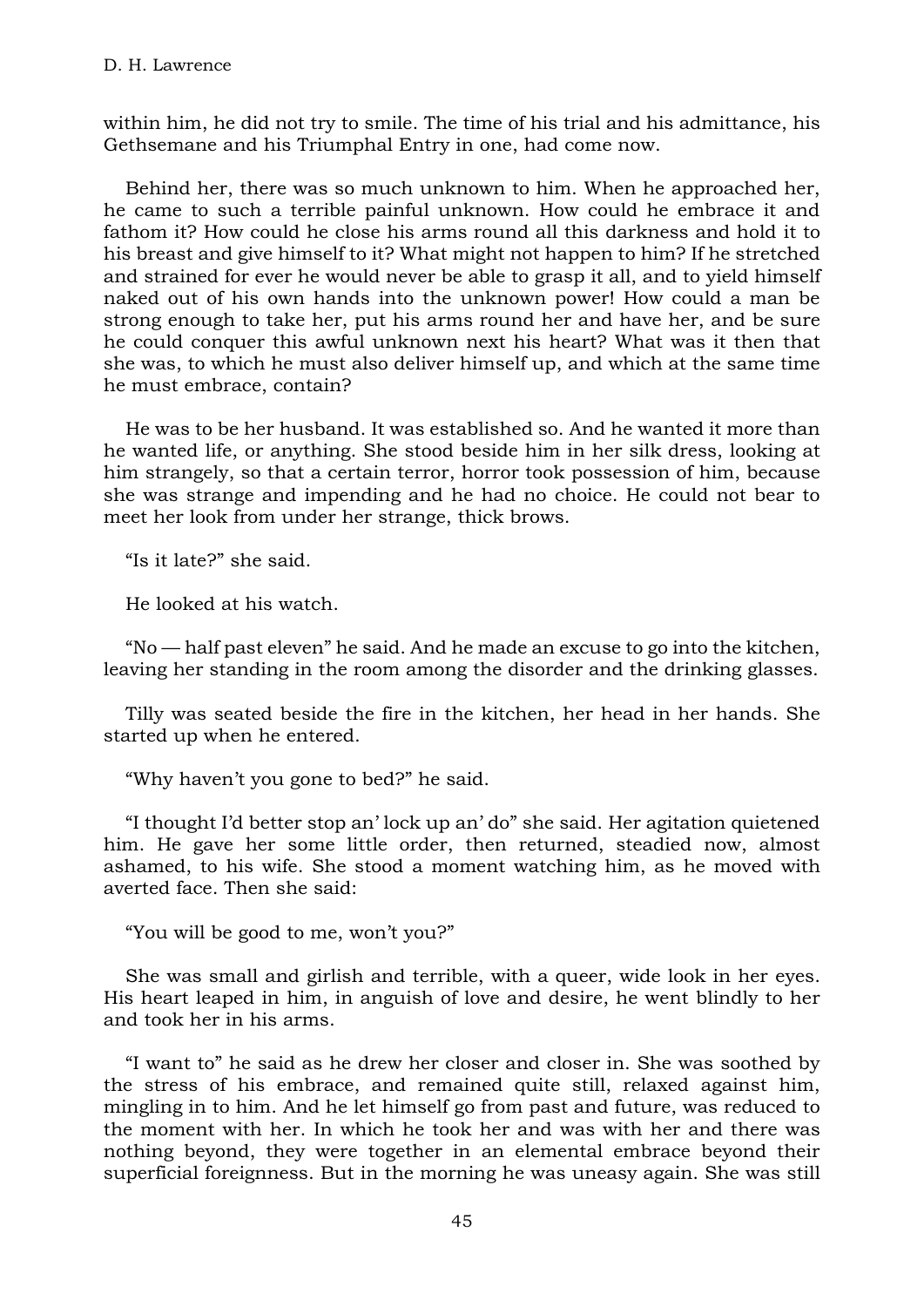foreign and unknown to him. Only, within the fear was pride, belief in himself as mate for her. And she, everything forgotten in her new hour of coming to life, radiated vigour and joy, so that he quivered to touch her.

It made a great difference to him, marriage. Things became so remote and of so little significance, as he knew the powerful source of his life, his eyes opened on a new universe, and he wondered in thinking of his triviality before. A new, calm relationship showed to him in the things he saw, in the cattle he used, the young wheat as it eddied in a wind.

And each time he returned home, he went steadily, expectantly, like a man who goes to a profound, unknown satisfaction. At dinnertime, he appeared in the doorway, hanging back a moment from entering, to see if she was there. He saw her setting the plates on the white-scrubbed table. Her arms were slim, she had a slim body and full skirts, she had a dark, shapely head with close-banded hair. Somehow it was her head, so shapely and poignant, that revealed her his woman to him. As she moved about clothed closely, full-skirted and wearing her little silk apron, her dark hair smoothly parted, her head revealed itself to him in all its subtle, intrinsic beauty, and he knew she was his woman, he knew her essence, that it was his to possess. And he seemed to live thus in contact with her, in contact with the unknown, the unaccountable and incalculable.

They did not take much notice of each other, consciously.

"I'm betimes" he said.

"Yes" she answered.

He turned to the dogs, or to the child if she was there. The little Anna played about the farm, flitting constantly in to call something to her mother, to fling her arms round her mother's skirts, to be noticed, perhaps caressed, then, forgetting, to slip out again.

Then Brangwen, talking to the child, or to the dog between his knees, would be aware of his wife, as, in her tight, dark bodice and her lace fichu, she was reaching up to the corner cupboard. He realized with a sharp pang that she belonged to him, and he to her. He realized that he lived by her. Did he own her? Was she here for ever? Or might she go away? She was not really his, it was not a real marriage, this marriage between them. She might go away. He did not feel like a master, husband, father of her children. She belonged elsewhere. Any moment, she might be gone. And he was ever drawn to her, drawn after her, with ever raging, ever unsatisfied desire. He must always turn home, wherever his steps were taking him, always to her, and he could never quite reach her, he could never quite be satisfied, never be at peace, because she might go away.

At evening, he was glad. Then, when he had finished in the yard, and come in and washed himself, when the child was put to bed, he could sit on the other side of the fire with his beer on the hob and his long white pipe in his fingers,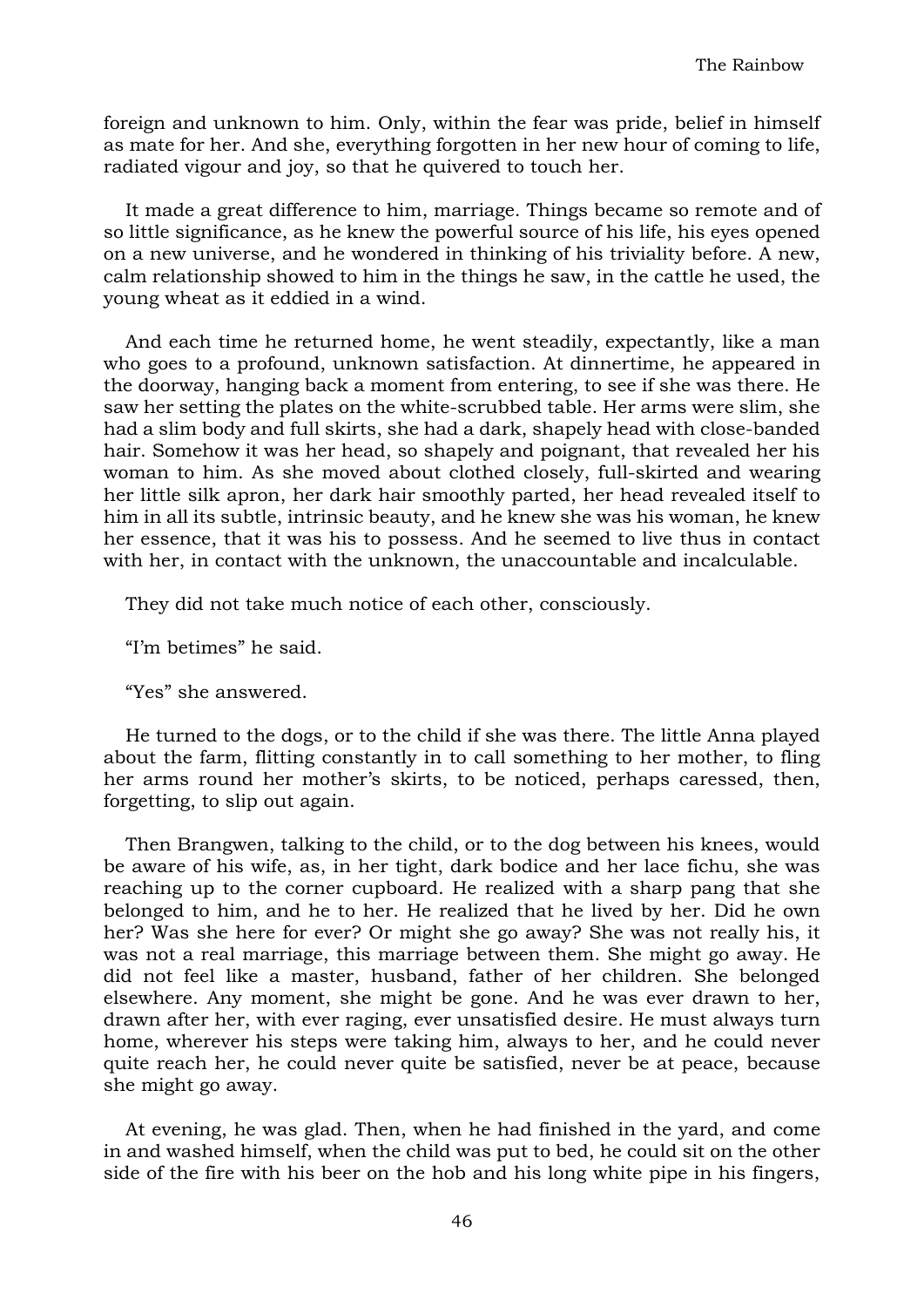conscious of her there opposite him, as she worked at her embroidery, or as she talked to him, and he was safe with her now, till morning. She was curiously self-sufficient and did not say very much. Occasionally she lifted her head, her grey eyes shining with a strange light, that had nothing to do with him or with this place, and would tell him about herself. She seemed to be back again in the past, chiefly in her childhood or her girlhood, with her father. She very rarely talked of her first husband. But sometimes, all shining eyed, she was back at her own home, telling him about the riotous times, the trip to Paris with her father, tales of the mad acts of the peasants when a burst of religious, selfhurting fervour had passed over the country.

She would lift her head and say:

"When they brought the railway across the country, they made afterwards smaller railways, of shorter width, to come down to our town  $-$  a hundred miles. When I was a girl, Gisla, my German gouvernante, was very shocked and she would not tell me. But I heard the servants talking. I remember, it was Pierre, the coachman. And my father, and some of his friends, landowners, they had taken a wagon, a whole railway wagon — that you travel in ——"

"A railway carriage" said Brangwen.

She laughed to herself.

"I know it was a great scandal: yes — a whole wagon, and they had girls, you know, *filles*, naked, all the wagonful, and so they came down to our village. They came through villages of the Jews, and it was a great scandal. Can you imagine? All the countryside! And my mother, she did not like it. Gisla said to me, 'Madame, she must not know that you have heard such things.'

"My mother, she used to cry, and she wished to beat my father, plainly beat him. He would say, when she cried because he sold the forest, the wood, to jingle money in his pocket, and go to Warsaw or Paris or Kiev, when she said he must take back his word, he must not sell the forest, he would stand and say 'I know, I know, I have heard it all, I have heard it all before. Tell me some new thing. I know, I know, I know.' Oh, but can you understand, I loved him when he stood there under the door, saying only 'I know, I know, I know it all already.' She could not change him, no, not if she killed herself for it. And she could change everybody else, but him, she could not change him ——"

Brangwen could not understand. He had pictures of a cattle truck full of naked girls riding from nowhere to nowhere, of Lydia laughing because her father made great debts and said "I know, I know"; of Jews running down the street shouting in Yiddish "Don't do it, don't do it" and being cut down by demented peasants — she called them "cattle" — whilst she looked on interested and even amused; of tutors and governesses and Paris and a convent. It was too much for him. And there she sat, telling the tales to the open space, not to him, arrogating a curious superiority to him, a distance between them, something strange and foreign and outside his life, talking, rattling, without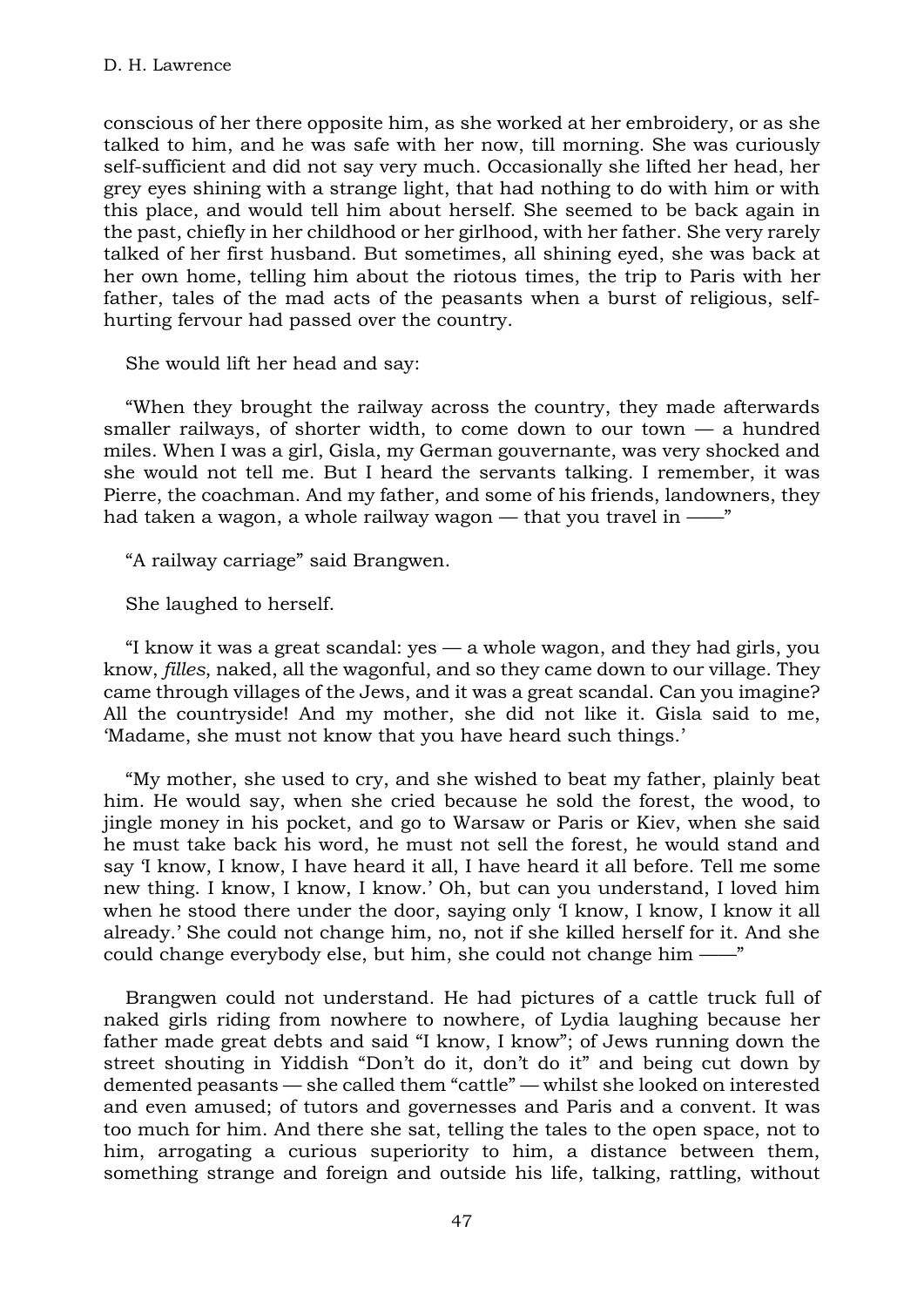rhyme or reason, laughing when he was shocked or astounded, condemning nothing, confounding his mind and making the whole world a chaos, without order or stability of any kind. Then, when they went to bed, he knew that he had nothing to do with her. She was back in her childhood, he was a peasant, a serf, a servant, a lover, a paramour, a shadow, a nothing. He lay still in amazement, staring at the room he knew so well, and wondering whether it was really there, the window, the chest of drawers, or whether it was merely a figment in the atmosphere. And gradually he grew into a raging fury against her. But because he was so much amazed, and there was as yet such a distance between them, and she was such an amazing thing to him, with all wonder opening out behind her, he made no retaliation on her. Only he lay still and wide-eyed with rage, inarticulate, not understanding, but solid with hostility.

And he remained wrathful and distinct from her, unchanged outwardly to her, but underneath a solid power of antagonism to her. Of which she became gradually aware. And it irritated her to be made aware of him as a separate power. She lapsed into a sort of sombre exclusion, a curious communion with mysterious powers, a sort of mystic, dark state which drove him and the child nearly mad. He walked about for days stiffened with resistance to her, stiff with a will to destroy her as she was. Then suddenly, out of nowhere, there was connection between them again. It came on him as he was working in the fields. The tension, the bond, burst, and the passionate flood broke forward into a tremendous, magnificent rush, so that he felt he could snap off the trees as he passed, and create the world afresh.

And when he arrived home, there was no sign between them. He waited and waited till she came. And as he waited, his limbs seemed strong and splendid to him, his hands seemed like passionate servants to him, goodly, he felt a stupendous power in himself, of life, and of urgent, strong blood.

She was sure to come at last, and touch him. Then he burst into flame for her, and lost himself. They looked at each other, a deep laugh at the bottom of their eyes, and he went to take of her again, wholesale, mad to revel in the inexhaustible wealth of her, to bury himself in the depths of her in an inexhaustible exploration, she all the while revelling in that he revelled in her, tossed all her secrets aside and plunged to that which was secret to her as well, whilst she quivered with fear and the last anguish of delight.

What did it matter who they were, whether they knew each other or not?

The hour passed away again, there was severance between them, and rage and misery and bereavement for her, and deposition and toiling at the mill with slaves for him. But no matter. They had had their hour, and should it chime again, they were ready for it, ready to renew the game at the point where it was left off, on the edge of the outer darkness, when the secrets within the woman are game for the man, hunted doggedly, when the secrets of the woman are the man's adventure, and they both give themselves to the adventure.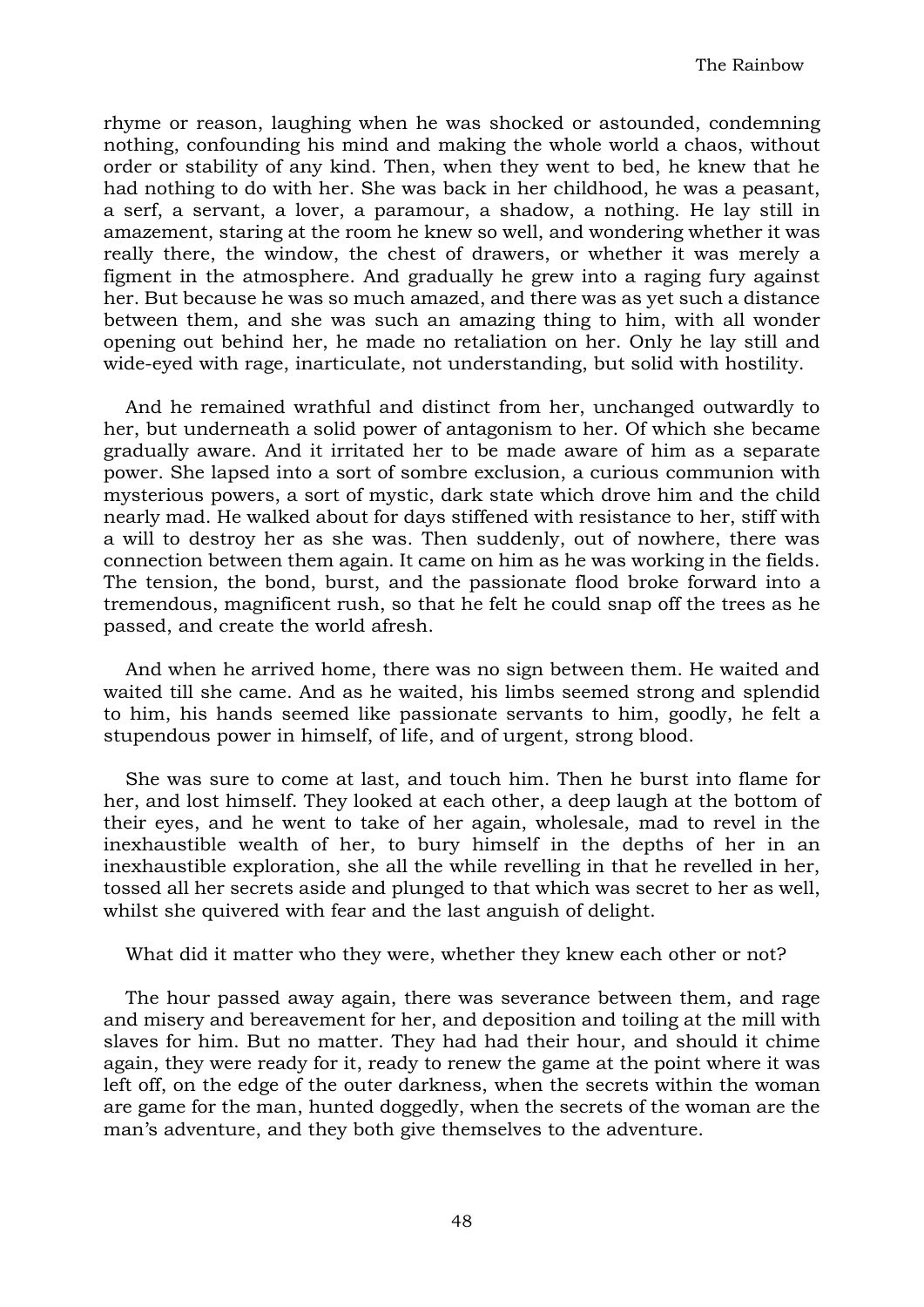## D. H. Lawrence

She was with child, and there was again the silence and distance between them. She did not want him nor his secrets nor his game, he was deposed, he was cast out. He seethed with fury at the small, ugly-mouthed woman who had nothing to do with him. Sometimes his anger broke on her, but she did not cry. She turned on him like a tiger, and there was battle.

He had to learn to contain himself again, and he hated it. He hated her that she was not there for him. And he took himself off, anywhere.

But an instinct of gratitude and a knowledge that she would receive him back again, that later on she would be there for him again, prevented his straying very far. He cautiously did not go too far. He knew she might lapse into ignorance of him, lapse away from him, farther, farther, farther, till she was lost to him. He had sense enough, premonition enough in himself, to be aware of this and to measure himself accordingly. For he did not want to lose her: he did not want her to lapse away.

Cold, he called her, selfish, only caring about herself, a foreigner with a bad nature, caring really about nothing, having no proper feelings at the bottom of her, and no proper niceness. He raged, and piled up accusations that had some measure of truth in them all. But a certain grace in him forbade him from going too far. He knew, and he quivered with rage and hatred, that she was all these vile things, that she was everything vile and detestable. But he had grace at the bottom of him, which told him that, above all things, he did not want to lose her, he was not going to lose her.

So he kept some consideration for her, he preserved some relationship. He went out more often, to the "Red Lion" again, to escape the madness of sitting next to her when she did not belong to him, when she was as absent as any woman in indifference could be. He could not stay at home. So he went to the "Red Lion". And sometimes he got drunk. But he preserved his measure, some things between them he never forfeited.

A tormented look came into his eyes, as if something were always dogging him. He glanced sharp and quick, he could not bear to sit still doing nothing. He had to go out, to find company, to give himself away there. For he had no other outlet, he could not work to give himself out, he had not the knowledge.

As the months of her pregnancy went on, she left him more and more alone, she was more and more unaware of him, his existence was annulled. And he felt bound down, bound, unable to stir, beginning to go mad, ready to rave. For she was quiet and polite, as if he did not exist, as one is quiet and polite to a servant.

Nevertheless she was great with his child, it was his turn to submit. She sat opposite him, sewing, her foreign face inscrutable and indifferent. He felt he wanted to break her into acknowledgment of him, into awareness of him. It was insufferable that she had so obliterated him. He would smash her into regarding him. He had a raging agony of desire to do so.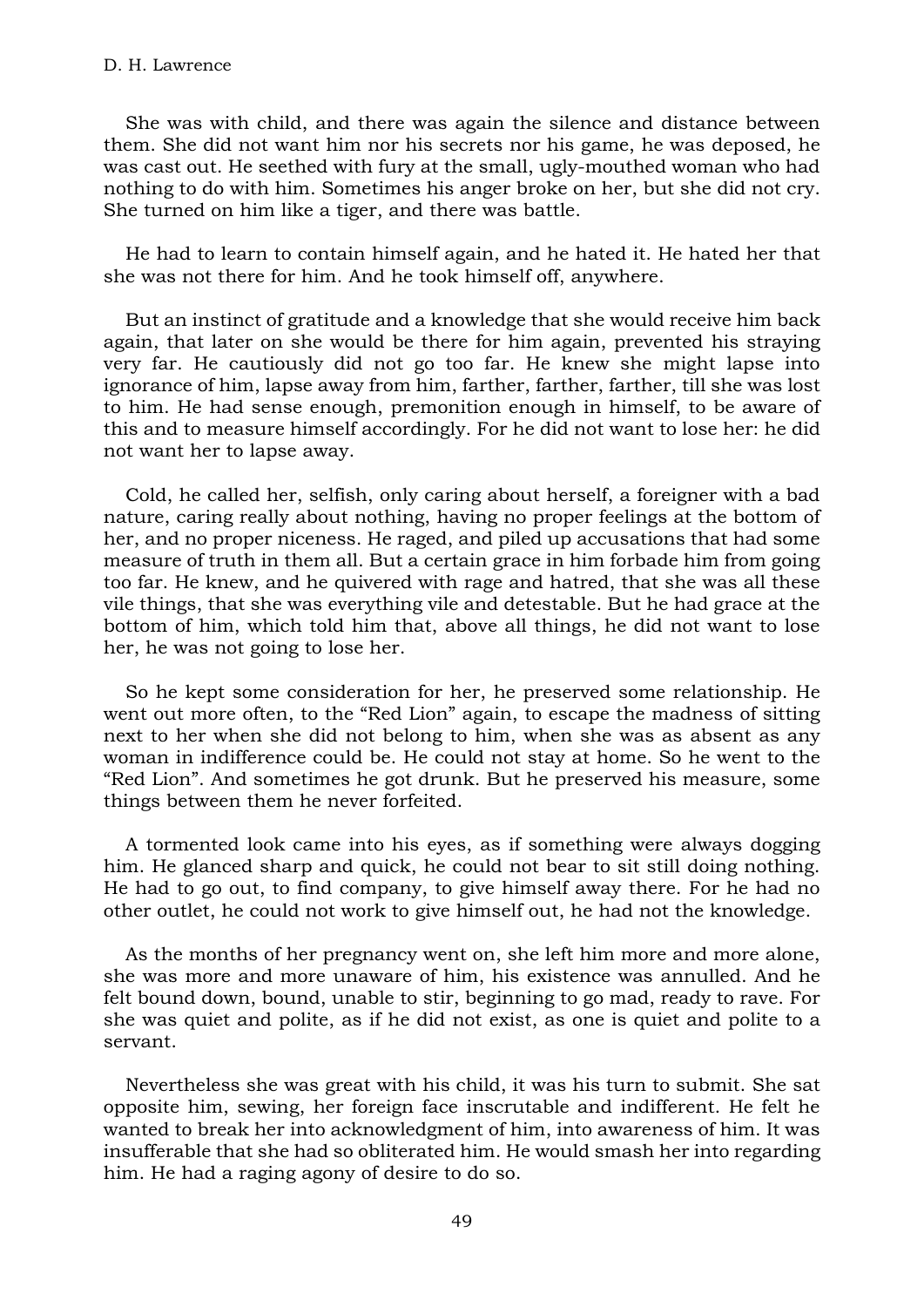But something bigger in him withheld him, kept him motionless. So he went out of the house for relief. Or he turned to the little girl for her sympathy and her love, he appealed with all his power to the small Anna. So soon they were like lovers, father and child.

For he was afraid of his wife. As she sat there with bent head, silent, working or reading, but so unutterably silent that his heart seemed under the millstone of it, she became herself like the upper millstone lying on him, crushing him, as sometimes a heavy sky lies on the earth.

Yet he knew he could not tear her away from the heavy obscurity into which she was merged. He must not try to tear her into recognition of himself, and agreement with himself. It were disastrous, impious. So, let him rage as he might, he must withhold himself. But his wrists trembled and seemed mad, seemed as if they would burst.

When, in November, the leaves came beating against the window shutters, with a lashing sound, he started, and his eyes flickered with flame. The dog looked up at him, he sunk his head to the fire. But his wife was startled. He was aware of her listening.

"They blow up with a rattle," he said.

"What?" she asked.

"The leaves."

She sank away again. The strange leaves beating in the wind on the wood had come nearer than she. The tension in the room was overpowering, it was difficult for him to move his head. He sat with every nerve, every vein, every fibre of muscle in his body stretched on a tension. He felt like a broken arch thrust sickeningly out from support. For her response was gone, he thrust at nothing. And he remained himself, he saved himself from crashing down into nothingness, from being squandered into fragments, by sheer tension, sheer backward resistance.

During the last months of her pregnancy, he went about in a surcharged, imminent state that did not exhaust itself. She was also depressed, and sometimes she cried. It needed so much life to begin afresh, after she had lost so lavishly. Sometimes she cried. Then he stood stiff, feeling his heart would burst. For she did not want him, she did not want even to be made aware of him. By the very puckering of her face he knew that he must stand back, leave her intact, alone. For it was the old grief come back in her, the old loss, the pain of the old life, the dead husband, the dead children. This was sacred to her, and he must not violate her with his comfort. For what she wanted she would come to him. He stood aloof with turgid heart.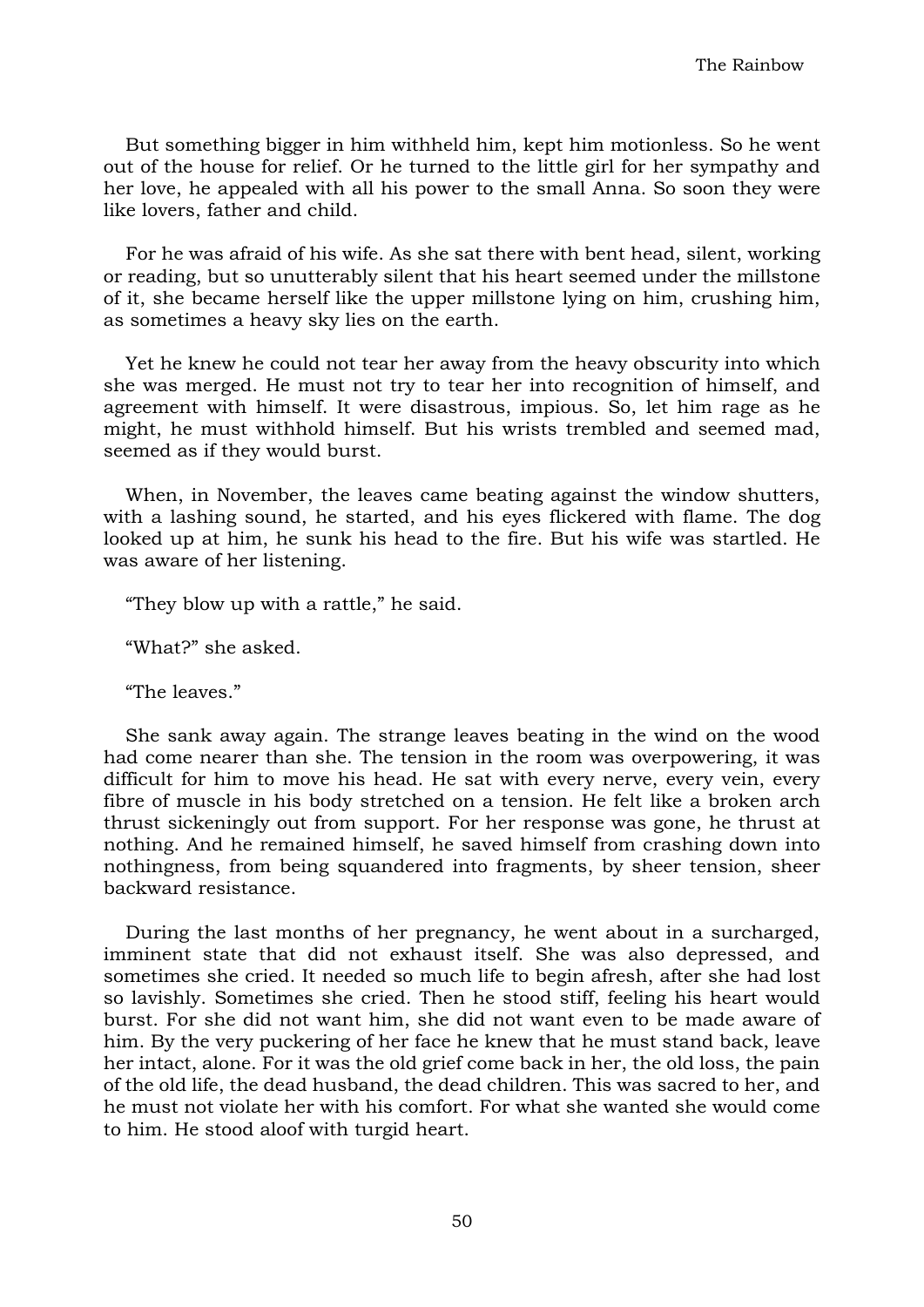He had to see her tears come, fall over her scarcely moving face, that only puckered sometimes, down on to her breast, that was so still, scarcely moving. And there was no noise, save now and again, when, with a strange, somnambulant movement, she took her handkerchief and wiped her face and blew her nose, and went on with the noiseless weeping. He knew that any offer of comfort from himself would be worse than useless, hateful to her, jangling her. She must cry. But it drove him insane. His heart was scalded, his brain hurt in his head, he went away, out of the house.

His great and chiefest source of solace was the child. She had been at first aloof from him, reserved. However friendly she might seem one day, the next she would have lapsed to her original disregard of him, cold, detached, at her distance.

The first morning after his marriage he had discovered it would not be so easy with the child. At the break of dawn he had started awake hearing a small voice outside the door saying plaintively:

"Mother!"

He rose and opened the door. She stood on the threshold in her nightdress, as she had climbed out of bed, black eyes staring round and hostile, her fair hair sticking out in a wild fleece. The man and child confronted each other.

"I want my mother" she said, jealously accenting the "my".

"Come on then" he said gently.

"Where's my mother?"

"She's here — come on."

The child's eyes, staring at the man with ruffled hair and beard, did not change. The mother's voice called softly. The little bare feet entered the room with trepidation.

"Mother!"

"Come, my dear."

The small bare feet approached swiftly.

"I wondered where you were" came the plaintive voice. The mother stretched out her arms. The child stood beside the high bed. Brangwen lightly lifted the tiny girl, with an "up-a-daisy", then took his own place in the bed again.

"Mother!" cried the child, as in anguish.

"What, my pet?"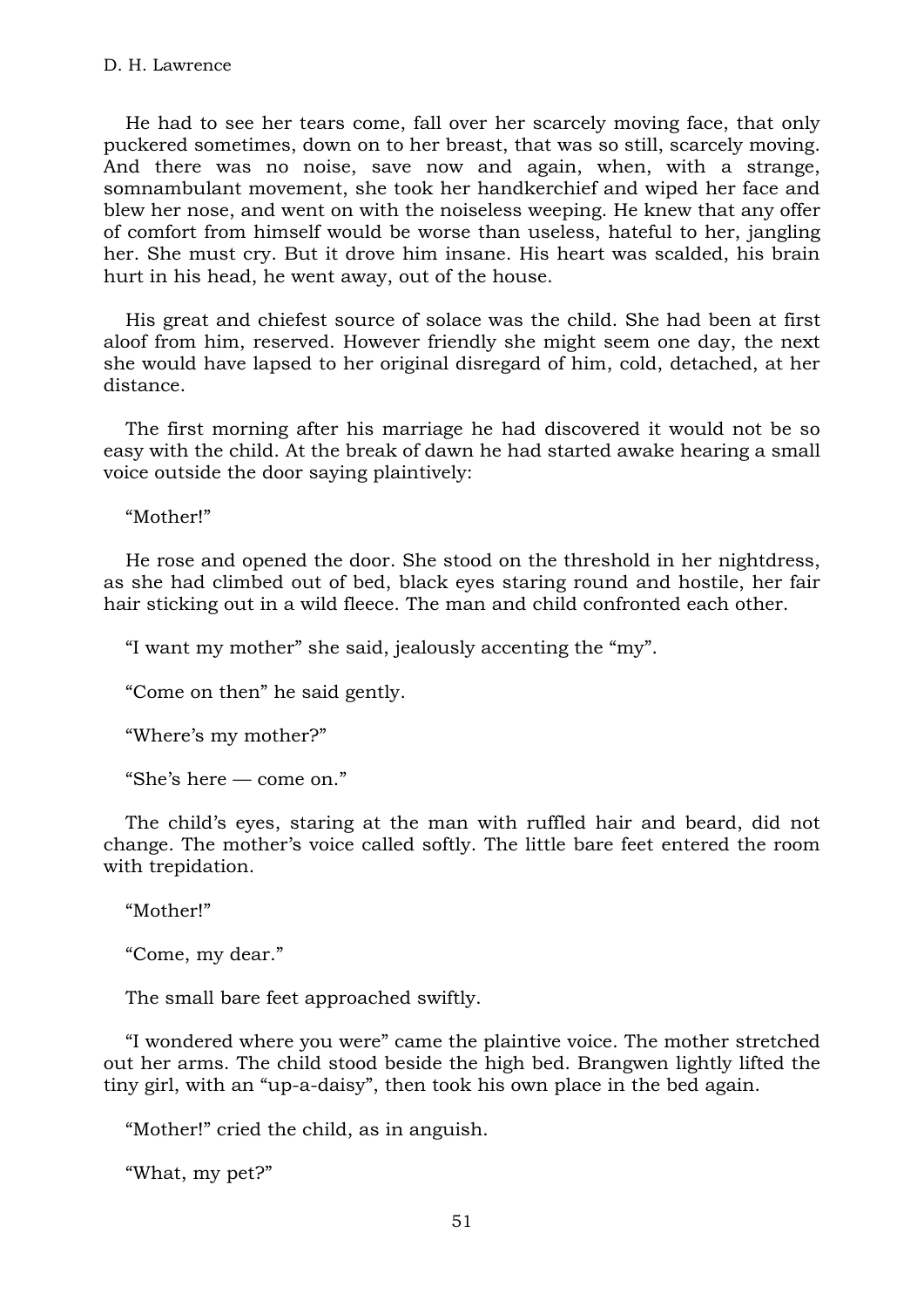Anna wriggled close into her mother's arms, clinging tight, hiding from the fact of the man. Brangwen lay still, and waited. There was a long silence.

Then suddenly, Anna looked round, as if she thought he would be gone. She saw the face of the man lying upturned to the ceiling. Her black eyes stared antagonistic from her exquisite face, her arms clung tightly to her mother, afraid. He did not move for some time, not knowing what to say. His face was smooth and soft-skinned with love, his eyes full of soft light. He looked at her, scarcely moving his head, his eyes smiling.

"Have you just wakened up?" he said.

"Go away" she retorted, with a little darting forward of the head, something like a viper.

"Nay" he answered, "*I'm* not going. You can go."

"Go away" came the sharp little command.

"There's room for you" he said.

"You can't send your father from his own bed, my little bird" said her mother, pleasantly.

The child glowered at him, miserable in her impotence.

"There's room for you as well" he said. "It's a big bed enough."

She glowered without answering, then turned and clung to her mother. She would not allow it.

During the day she asked her mother several times:

"When are we going home, mother?"

"We are at home, darling, we live here now. This is our house, we live here with your father."

The child was forced to accept it. But she remained against the man. As night came on, she asked:

"Where are you going to sleep, mother?"

"I sleep with the father now."

And when Brangwen came in, the child asked fiercely: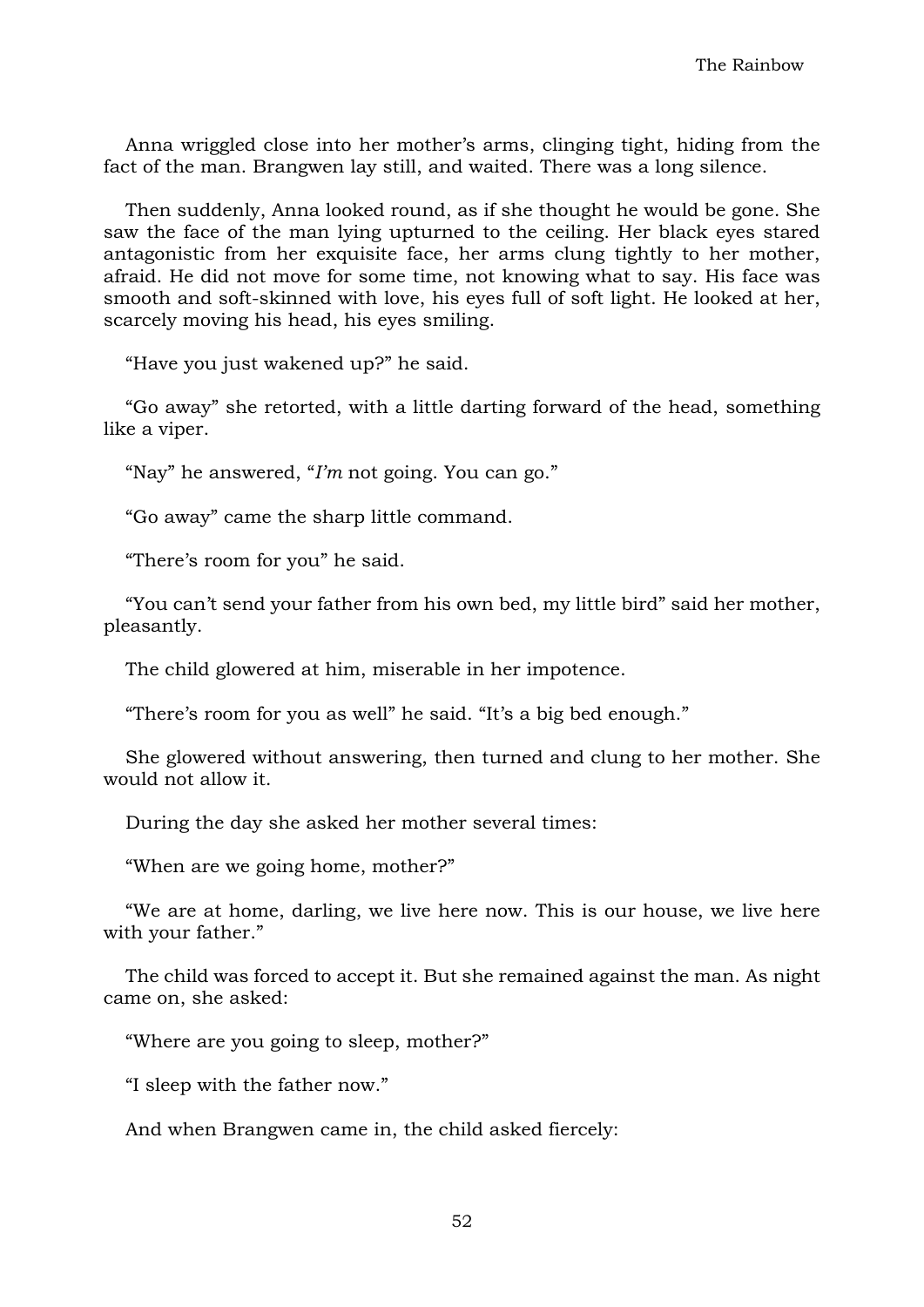"*Why* do you sleep with *my* mother? My mother sleeps with me" her voice quivering.

"You come as well, an' sleep with both of us" he coaxed.

"Mother!" she cried, turning, appealing against him.

"But I must have a husband, darling. All women must have a husband."

"And you like to have a father with your mother, don't you?" said Brangwen.

Anna glowered at him. She seemed to cogitate.

"No" she cried fiercely at length, "no, I don't *want*." And slowly her face puckered, she sobbed bitterly. He stood and watched her, sorry. But there could be no altering it.

Which, when she knew, she became quiet. He was easy with her, talking to her, taking her to see the live creatures, bringing her the first chickens in his cap, taking her to gather the eggs, letting her throw crusts to the horse. She would easily accompany him, and take all he had to give, but she remained neutral still.

She was curiously, incomprehensibly jealous of her mother, always anxiously concerned about her. If Brangwen drove with his wife to Nottingham, Anna ran about happily enough, or unconcerned, for a long time. Then, as afternoon came on, there was only one  $\text{cv}$  – "I want my mother, I want my mother ——" and a bitter, pathetic sobbing that soon had the softhearted Tilly sobbing too. The child's anguish was that her mother was gone, gone.

Yet as a rule, Anna seemed cold, resenting her mother, critical of her. It was:

"I don't like you to do that, mother", or "I don't like you to say that." She was a sore problem to Brangwen and to all the people at the Marsh. As a rule, however, she was active, lightly flitting about the farmyard, only appearing now and again to assure herself of her mother. Happy she never seemed, but quick, sharp, absorbed, full of imagination and changeability. Tilly said she was bewitched. But it did not matter so long as she did not cry. There was something heartrending about Anna's crying, her childish anguish seemed so utter and so timeless, as if it were a thing of all the ages.

She made playmates of the creatures of the farmyard, talking to them, telling them the stories she had from her mother, counselling them and correcting them. Brangwen found her at the gate leading to the paddock and to the duckpond. She was peering through the bars and shouting to the stately white geese, that stood in a curving line:

"You're not to call at people when they want to come. You must not do it."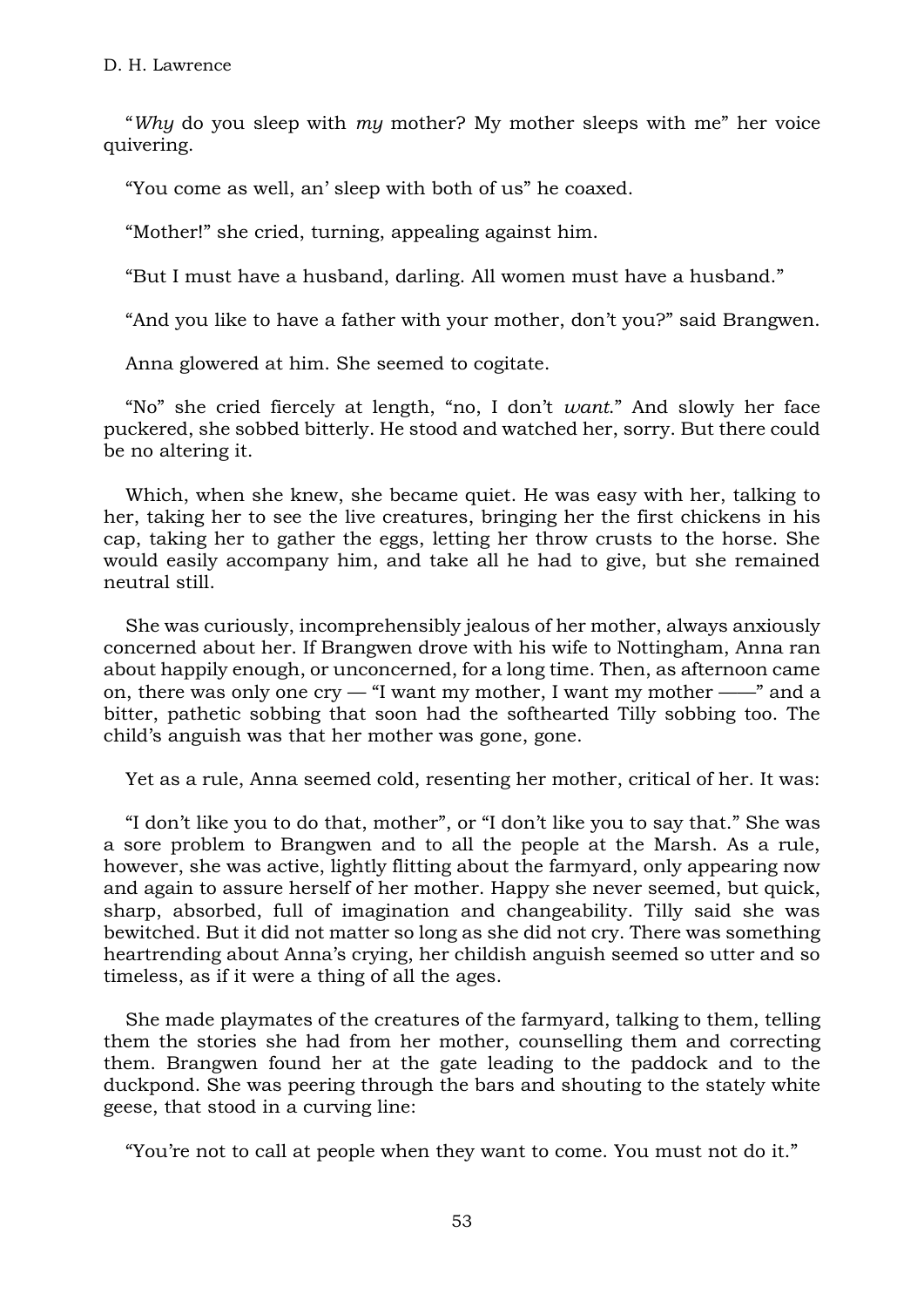The heavy, balanced birds looked at the fierce little face and the fleece of keen hair thrust between the bars, and they raised their heads and swayed off, producing the long, can-canking, protesting noise of geese, rocking their shiplike, beautiful white bodies in a line beyond the gate.

"You're naughty, you're naughty" cried Anna, tears of dismay and vexation in her eyes. And she stamped her slipper.

"Why, what are they doing?" said Brangwen.

"They won't let me come in" she said, turning her flushed little face to him.

"Yi, they will. You can go in if you want to" and he pushed open the gate for her.

She stood irresolute, looking at the group of bluey-white geese standing monumental under the grey, cold day.

"Go on" he said.

She marched valiantly a few steps in. Her little body started convulsively at the sudden, derisive can-cank-ank of the geese. A blankness spread over her. The geese trailed away with uplifted heads under the low grey sky.

"They don't know you" said Brangwen. "You should tell 'em what your name is."

"They're *naughty* to shout at me" she flashed.

"They think you don't live here" he said.

Later he found her at the gate calling shrilly and imperiously:

"My name is Anna, Anna Lensky, and I live here, because Mr. Brangwen's my father now. He *is*, yes he *is*. And I live here."

This pleased Brangwen very much. And gradually, without knowing it herself, she clung to him, in her lost, childish, desolate moments, when it was good to creep up to something big and warm, and bury her little self in his big, unlimited being. Instinctively he was careful of her, careful to recognize her and to give himself to her disposal.

She was difficult of her affections. For Tilly, she had a childish, essential contempt, almost dislike, because the poor woman was such a servant. The child would not let the serving-woman attend to her, do intimate things for her, not for a long time. She treated her as one of an inferior race. Brangwen did not like it.

"Why aren't you fond of Tilly?" he asked.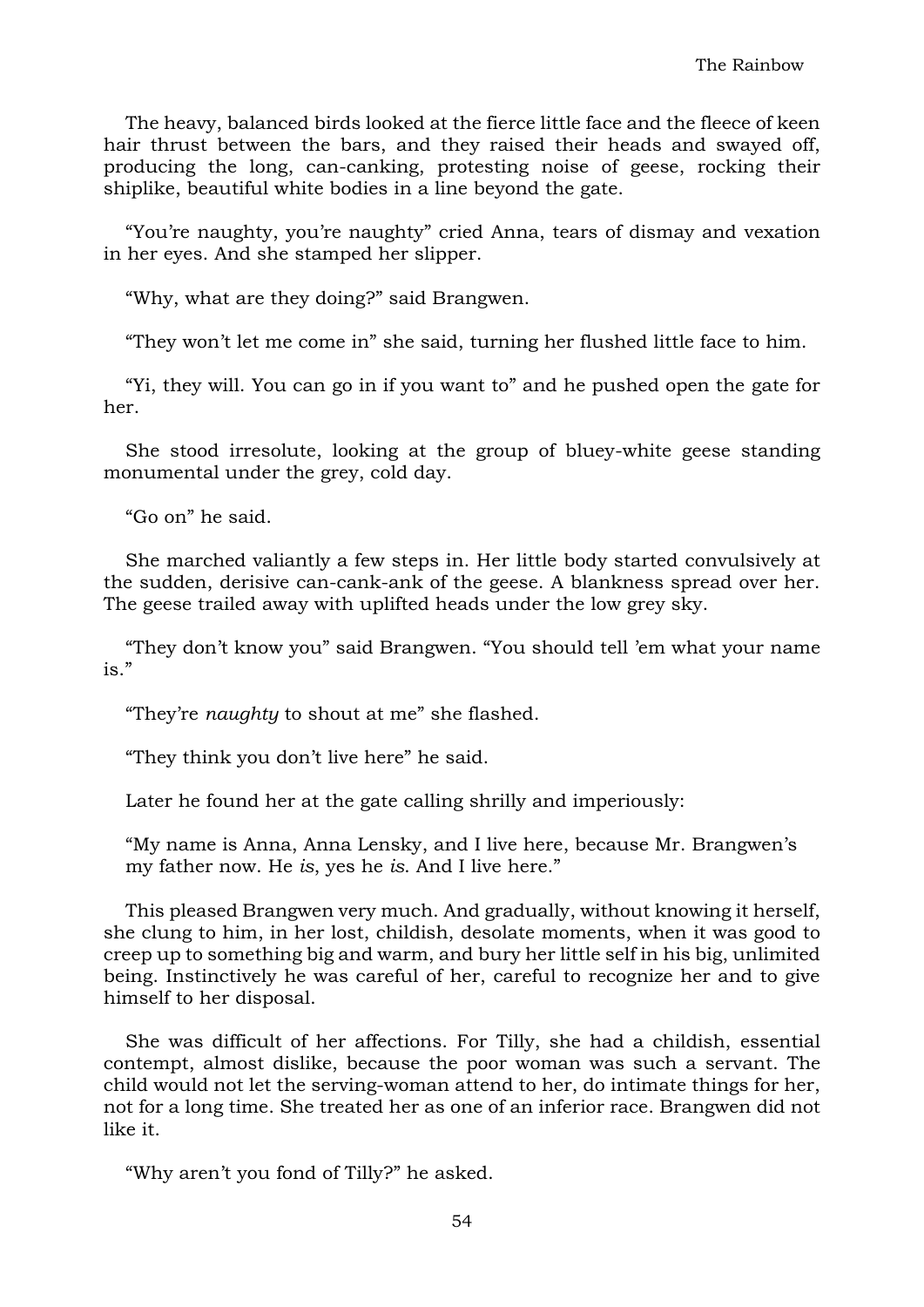"Because — because — because she looks at me with her eyes bent."

Then gradually she accepted Tilly as belonging to the household, never as a person.

For the first weeks, the black eyes of the child were for ever on the watch. Brangwen, good humoured but impatient, spoiled by Tilly, was an easy blusterer. If for a few minutes he upset the household with his noisy impatience, he found at the end the child glowering at him with intense black eyes, and she was sure to dart forward her little head, like a serpent, with her biting:

"Go away."

"I'm *not* going away" he shouted, irritated at last. "Go yourself — hustle stir thysen — hop." And he pointed to the door. The child backed away from him, pale with fear. Then she gathered up courage, seeing him become patient.

"We don't live with *you*" she said, thrusting forward her little head at him. "You — you'r e— you're a bomakle."

"A what?" he shouted.

Her voice wavered — but it came.

"A bomakle."

"Ay, an' you're a comakle."

She meditated. Then she hissed forwards her head.

"I'm not."

"Not what?"

"A comakle."

"No more am I a bomakle."

He was really cross.

Other times she would say:

"My mother *doesn't* live here."

"Oh, ay?"

"I want her to go away."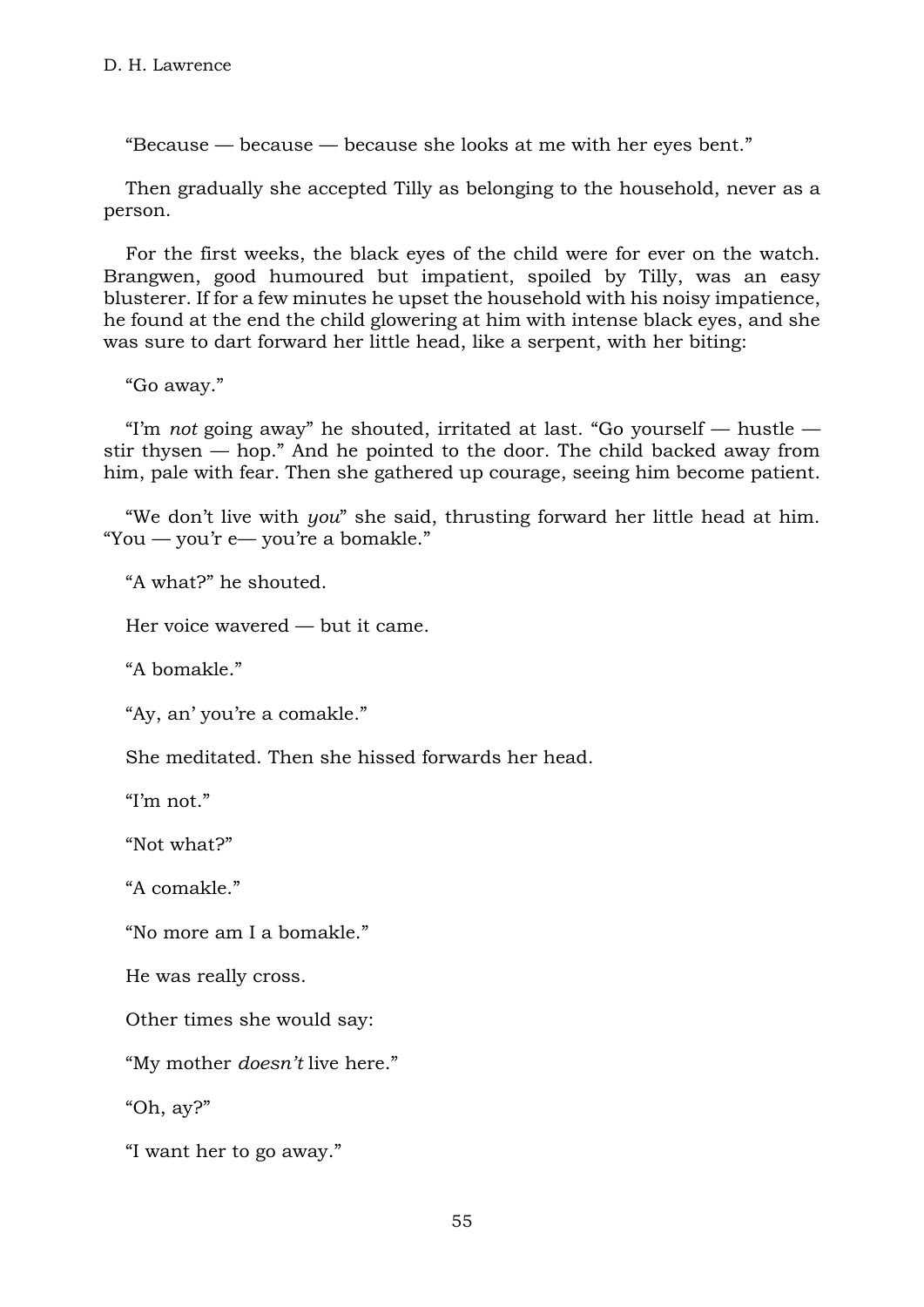"Then want's your portion" he replied laconically.

So they drew nearer together. He would take her with him when he went out in the trap. The horse ready at the gate, he came noisily into the house, which seemed quiet and peaceful till he appeared to set everything awake.

"Now then, Topsy, pop into thy bonnet."

The child drew herself up, resenting the indignity of the address.

"I can't fasten my bonnet myself" she said haughtily.

"Not man enough yet" he said, tying the ribbons under her chin with clumsy fingers.

She held up her face to him. Her little bright red lips moved as he fumbled under her chin.

"You talk — nonsents" she said, re-echoing one of his phrases.

"*That* face shouts for th' pump" he said, and taking out a big red handkerchief, that smelled of strong tobacco, began wiping round her mouth.

"Is Kitty waiting for me?" she asked.

"Ay," he said. "Let's finish wiping your face — it'll pass wi' a cat lick."

She submitted prettily. Then, when he let her go, she began to skip, with a curious flicking up of one leg behind her.

"Now my young buck rabbit" he said. "Slippy!"

She came and was shaken into her coat, and the two set off. She sat very close beside him in the gig, tucked tightly, feeling his big body sway, against her, very splendid. She loved the rocking of the gig, when his big, live body swayed upon her, against her. She laughed, a poignant little shrill laugh, and her black eyes glowed.

She was curiously hard, and then passionately tenderhearted. Her mother was ill, the child stole about on tiptoe in the bedroom for hours, being nurse, and doing the thing thoughtfully and diligently. Another day, her mother was unhappy. Anna would stand with her legs apart, glowering, balancing on the sides of her slippers. She laughed when the goslings wriggled in Tilly's hand, as the pellets of food were rammed down their throats with a skewer, she laughed nervously. She was hard and imperious with the animals, squandering no love, running about amongst them like a cruel mistress.

Summer came, and hay harvest, Anna was a brown elfish mite dancing about. Tilly always marvelled over her, more than she loved her.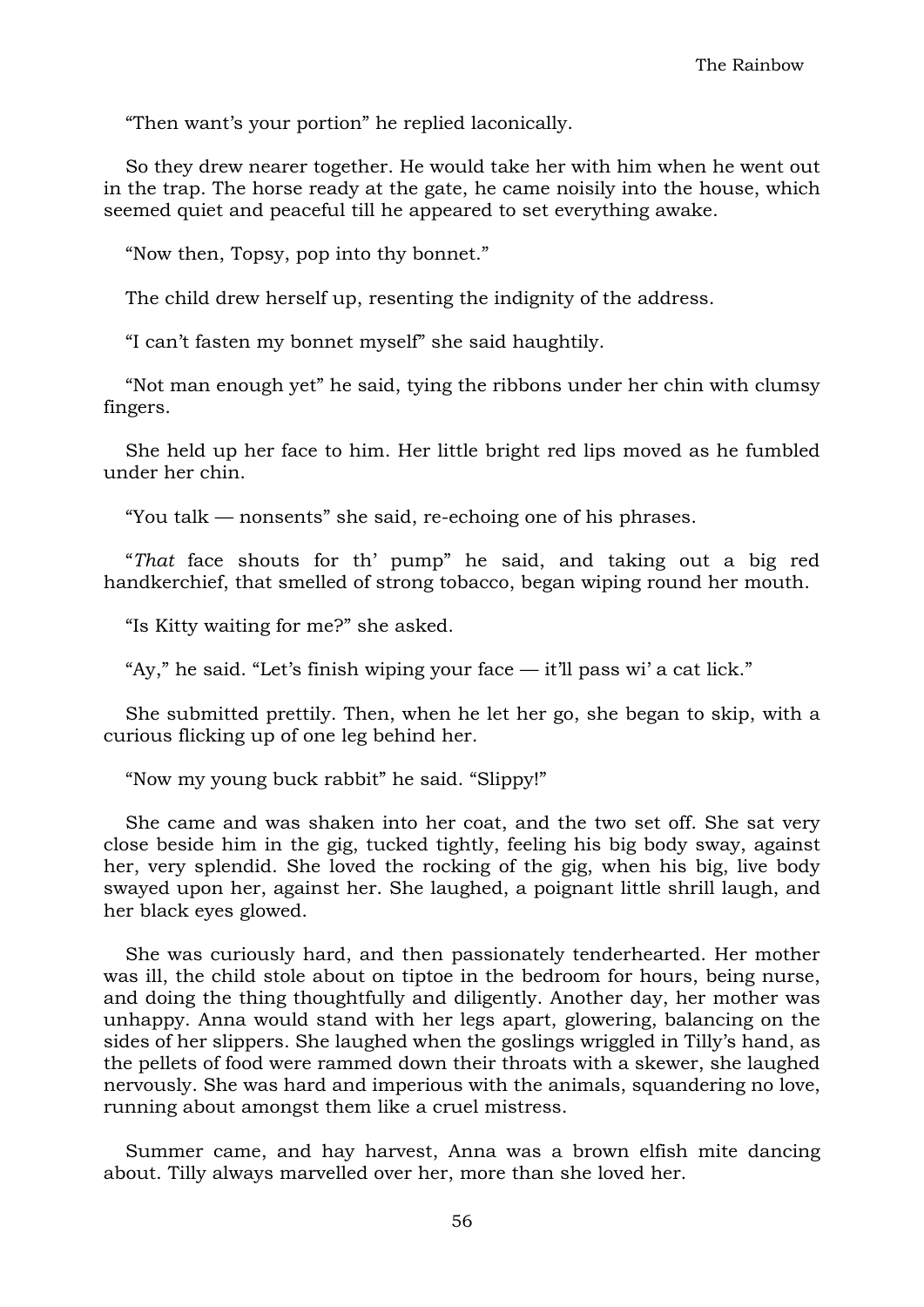But always in the child was some anxious connection with the mother. So long as Mrs. Brangwen was all right, the little girl played about and took very little notice of her. But corn-harvest went by, the autumn drew on, and the mother, the later months of her pregnancy beginning, was strange and detached, Brangwen began to knit his brows, the old, unhealthy uneasiness, the unskinned susceptibility came on the child again. If she went to the fields with her father, then, instead of playing about carelessly, it was:

"I want to go home."

"Home, why tha's nobbut this minute come."

"I want to go home."

"What for? What ails thee?"

"I want my mother."

"Thy mother! Thy mother none wants thee."

"I want to go home."

There would be tears in a moment.

"Can ter find t'road, then?"

And he watched her scudding, silent and intent, along the hedge bottom, at a steady, anxious pace, till she turned and was gone through the gateway. Then he saw her two fields off, still pressing forward, small and urgent. His face was clouded as he turned to plough up the stubble.

The year drew on, in the hedges the berries shone red and twinkling above bare twigs, robins were seen, great droves of birds dashed like spray from the fallow, rooks appeared, black and flapping down to earth, the ground was cold as he pulled the turnips, the roads were churned deep in mud. Then the turnips were pitted and work was slack.

Inside the house it was dark, and quiet. The child flitted uneasily round, and now and again came her plaintive, startled cry:

"Mother!"

Mrs. Brangwen was heavy and unresponsive, tired, lapsed back. Brangwen went on working out of doors.

At evening, when he came in to milk, the child would run behind him. Then, in the cosy cowsheds, with the doors shut and the air looking warm by the light of the hanging lantern, above the branching horns of the cows, she would stand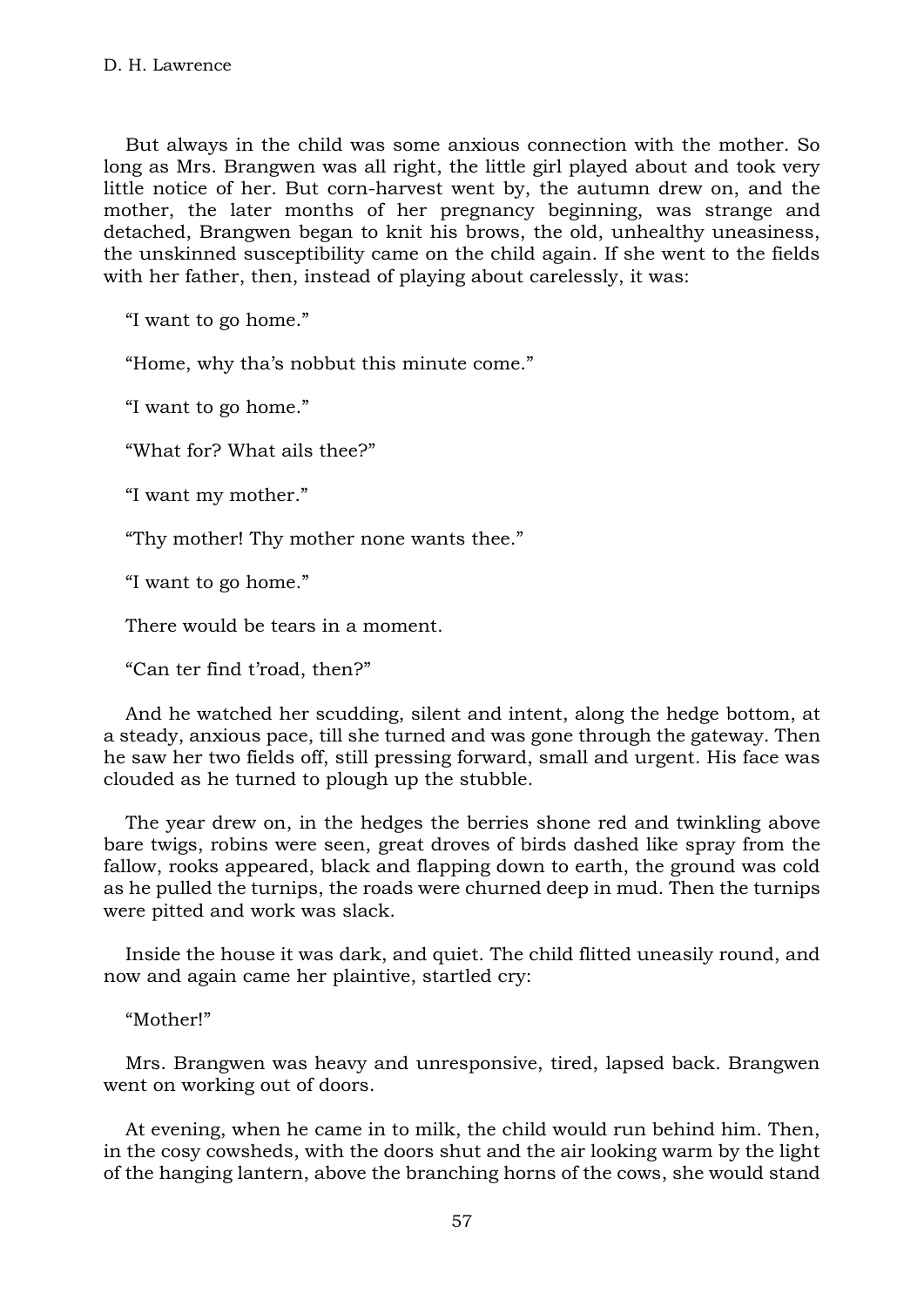watching his hands squeezing rhythmically the teats of the placid beast, watch the froth and the leaping squirt of milk, watch his hand sometimes rubbing slowly, understandingly, upon a hanging udder. So they kept each other company, but at a distance, rarely speaking.

The darkest days of the year came on, the child was fretful, sighing as if some oppression were on her, running hither and thither without relief. And Brangwen went about at his work, heavy, his heart heavy as the sodden earth.

The winter nights fell early, the lamp was lighted before teatime, the shutters were closed, they were all shut into the room with the tension and stress. Mrs. Brangwen went early to bed, Anna playing on the floor beside her. Brangwen sat in the emptiness of the downstairs room, smoking, scarcely conscious even of his own misery. And very often he went out to escape it.

Christmas passed, the wet, drenched, cold days of January recurred monotonously, with now and then a brilliance of blue flashing in, when Brangwen went out into a morning like crystal, when every sound rang again, and the birds were many and sudden and brusque in the hedges. Then an elation came over him in spite of everything, whether his wife were strange or sad, or whether he craved for her to be with him, it did not matter, the air rang with clear noises, the sky was like crystal, like a bell, and the earth was hard. Then he worked and was happy, his eyes shining, his cheeks flushed. And the zest of life was strong in him.

The birds pecked busily round him, the horses were fresh and ready, the bare branches of the trees flung themselves up like a man yawning, taut with energy, the twigs radiated off into the clear light. He was alive and full of zest for it all. And if his wife were heavy, separated from him, extinguished, then, let her be, let him remain himself. Things would be as they would be. Meanwhile he heard the ringing crow of a cockerel in the distance, he saw the pale shell of the moon effaced on a blue sky.

So he shouted to the horses, and was happy. If, driving into Ilkeston, a fresh young woman were going in to do her shopping, he hailed her, and reined in his horse, and picked her up. Then he was glad to have her near him, his eyes shone, his voice, laughing, teasing in a warm fashion, made the poise of her head more beautiful, her blood ran quicker. They were both stimulated, the morning was fine.

What did it matter that, at the bottom of his heart, was care and pain? It was at the bottom, let it stop at the bottom. His wife, her suffering, her coming pain — well, it must be so. She suffered, but he was out of doors, full in life, and it would be ridiculous, indecent, to pull a long face and to insist on being miserable. He was happy, this morning, driving to town, with the hoofs of the horse spanking the hard earth. Well he was happy, if half the world were weeping at the funeral of the other half. And it was a jolly girl sitting beside him. And Woman was immortal, whatever happened, whoever turned towards death. Let the misery come when it could not be resisted.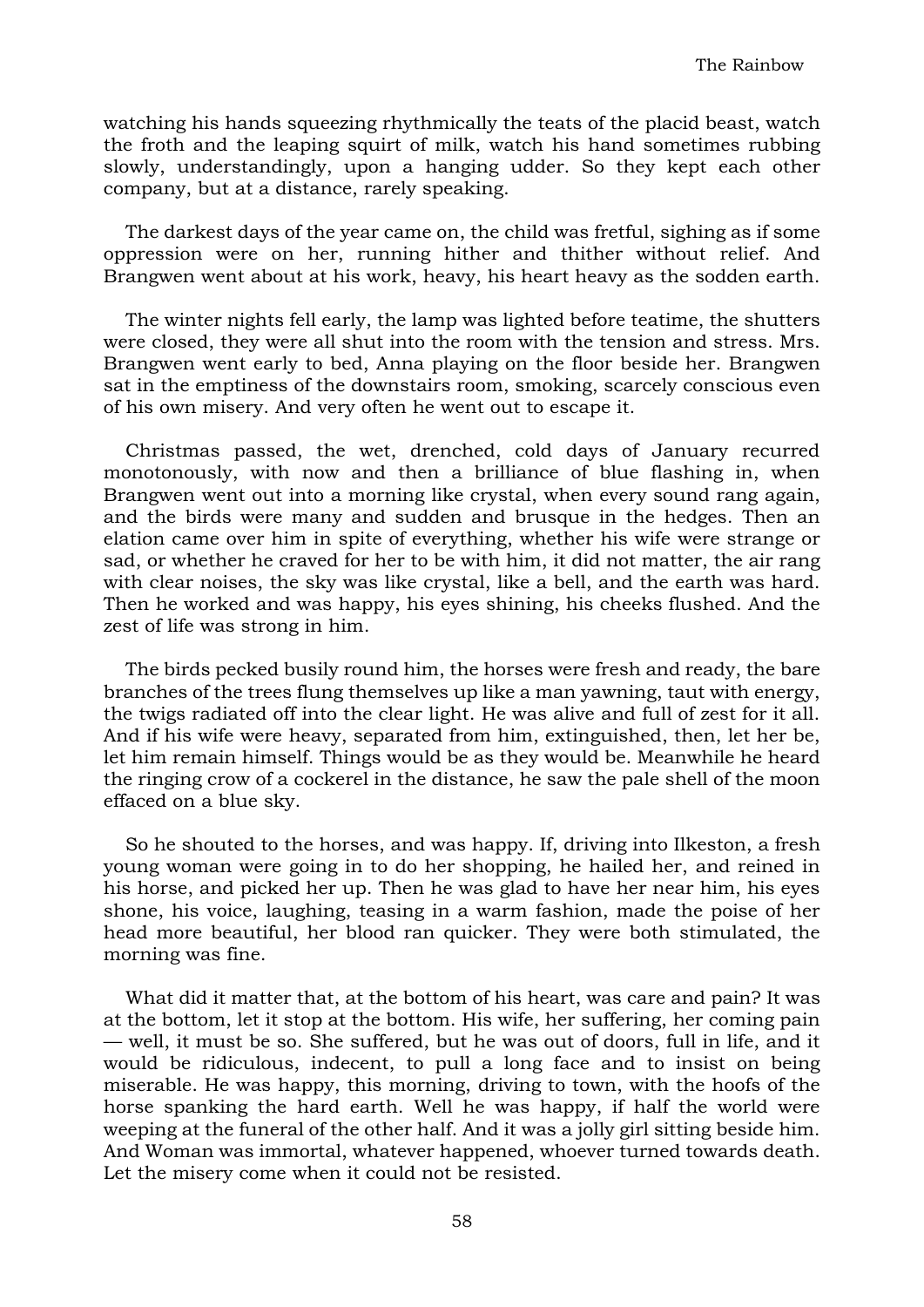The evening arrived later very beautiful, with a rosy flush hovering above the sunset, and passing away into violet and lavender, with turquoise green north and south in the sky, and in the east, a great, yellow moon hanging heavy and radiant. It was magnificent to walk between the sunset and the moon, on a road where little holly trees thrust black into the rose and lavender, and starlings flickered in droves across the light. But what was the end of the journey? The pain came right enough, later on, when his heart and his feet were heavy, his brain dead, his life stopped.

One afternoon, the pains began, Mrs. Brangwen was put to bed, the midwife came. Night fell, the shutters were closed, Brangwen came in to tea, to the loaf and the pewter teapot, the child, silent and quivering, playing with glass beads, the house, empty, it seemed, or exposed to the winter night, as if it had no walls.

Sometimes there sounded, long and remote in the house, vibrating through everything, the moaning cry of a woman in labour. Brangwen, sitting downstairs, was divided. His lower, deeper self was with her, bound to her, suffering. But the big shell of his body remembered the sound of owls that used to fly round the farmstead when he was a boy. He was back in his youth, a boy, haunted by the sound of the owls, waking up his brother to speak to him. And his mind drifted away to the birds, their solemn, dignified faces, their flight so soft and broad-winged. And then to the birds his brother had shot, fluffy, dustcoloured, dead heaps of softness with faces absurdly asleep. Itwas a queer thing, a dead owl.

He lifted his cup to his lips, he watched the child with the beads. But his mind was occupied with owls, and the atmosphere of his boyhood, with his brothers and sisters. Elsewhere, fundamental, he was with his wife in labour, the child was being brought forth out of their one flesh. He and she, one flesh, out of which life must be put forth. The rent was not in his body, but it was of his body. On her the blows fell, but the quiver ran through to him, to his last fibre. She must be torn asunder for life to come forth, yet still they were one flesh, and still, from further back, the life came out of him to her, and still he was the unbroken that has the broken rock in its arms, their flesh was one rock from which the life gushed, out of her who was smitten and rent, from him who quivered and yielded.

He went upstairs to her. As he came to the bedside she spoke to him in Polish.

"Is it very bad?" he asked.

She looked at him, and oh, the weariness to her, of the effort to understand another language, the weariness of hearing him, attending to him, making out who he was, as he stood there fair-bearded and alien, looking at her. She knew something of him, of his eyes. But she could not grasp him. She closed her eyes.

He turned away, white to the gills.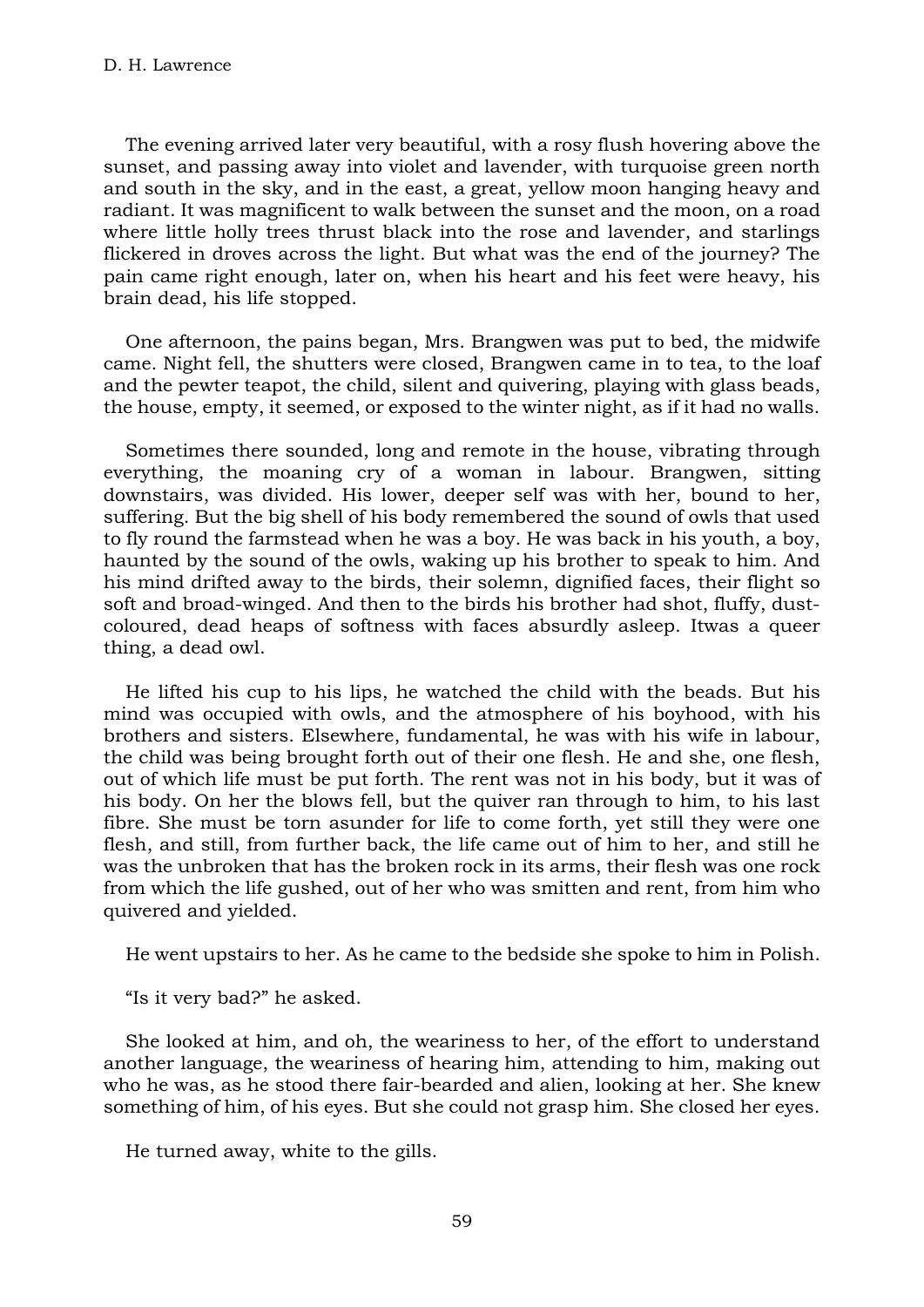"It's not so very bad" said the midwife.

He knew he was a strain on his wife. He went downstairs.

The child glanced up at him, frightened.

"I want my mother" she quavered.

"Ay, but she's badly" he said mildly, unheeding.

She looked at him with lost, frightened eyes.

"Has she got a headache?"

"No — she's going to have a baby."

The child looked round. He was unaware of her. She was alone again in terror.

"I want my mother" came the cry of panic.

"Let Tilly undress you" he said. "You're tired."

There was another silence. Again came the cry of labour.

"I want my mother" rang automatically from the wincing, panic stricken child, that felt cut off and lost in a horror of desolation.

Tilly came forward, her heart wrung.

"Come an' let me undress her then, pet-lamb" she crooned. "You s'll have your mother in th' mornin', don't you fret, my duckie; never mind, angel."

But Anna stood upon the sofa, her back to the wall.

"I want my mother" she cried, her little face quivering, and the great tears of childish, utter anguish falling.

"She's poorly, my lamb, she's poorly to-night, but she'll be better by mornin'. Oh, don't cry, don't cry, love, she doesn't want you to cry, precious little heart, no, she doesn't."

Tilly took gently hold of the child's skirts. Anna snatched back her dress, and cried, in a little hysteria:

"No, you're not to undress me  $-$  I want my mother"  $-$  and her child's facewas running with grief and tears, her body shaken.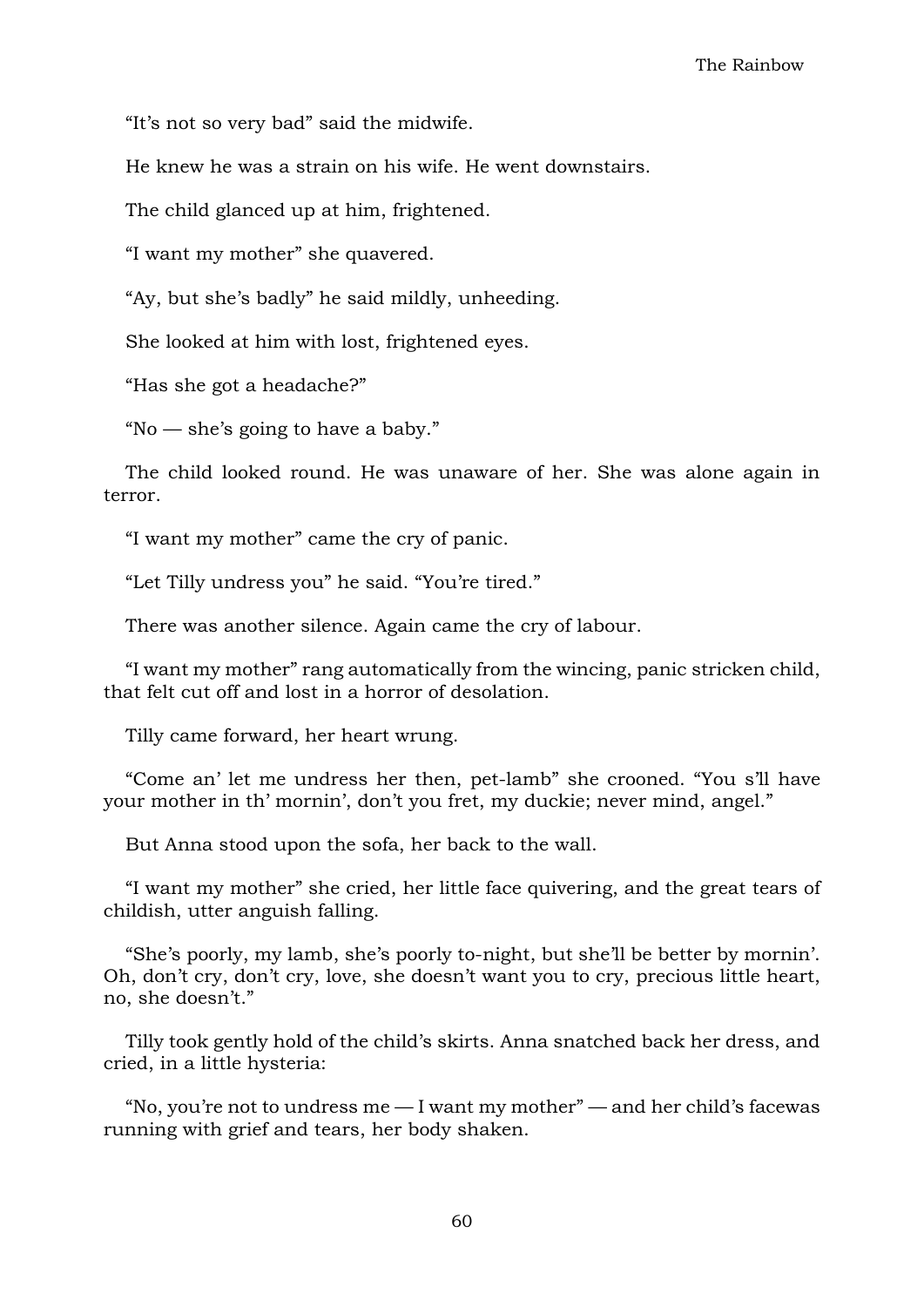"Oh, but let Tilly undress you. Let Tilly undress you, who loves you, don't be wilful tonight. Mother's poorly, she doesn't want you to cry."

The child sobbed distractedly, she could not hear.

"I want —  $my$  — mother" she wept.

"When you're undressed, you s'll go up to see your mother — when you're undressed, pet, when you've let Tilly undress you, when you're a little jewel in your nightie, love. Oh, don't you cry, don't you —"

Brangwen sat stiff in his chair. He felt his brain going tighter. He crossed over the room, aware only of the maddening sobbing.

"Don't make a noise" he said.

And a new fear shook the child from the sound of his voice. She cried mechanically, her eyes looking watchful through her tears, in terror, alert to what might happen.

"I want  $-$  my  $-$  mother," quavered the sobbing, blind voice.

A shiver of irritation went over the man's limbs. It was the utter, persistent unreason, the maddening blindness of the voice and the crying.

"You must come and be undressed" he said, in a quiet voice that was thin with anger.

And he reached his hand and grasped her. He felt her body catch in a convulsive sob. But he too was blind, and intent, irritated into mechanical action. He began to unfasten her little apron. She would have shrunk from him, but could not. So her small body remained in his grasp, while he fumbled at the little buttons and tapes, unthinking, intent, unaware of anything but the irritation of her. Her body was held taut and resistant, he pushed off the little dress and the petticoats, revealing the white arms. She kept stiff, overpowered, violated, he went on with his task. And all the while she sobbed, choking:

"I want my mother."

He was unheedingly silent, his face stiff. The child was now incapable of understanding, she had become a little, mechanical thing of fixed will. She wept, her body convulsed, her voice repeating the same cry.

"Eh, dear o' me!" cried Tilly, becoming distracted herself. Brangwen, slow, clumsy, blind, intent, got off all the little garments, and stood the child naked in its shift upon the sofa.

"Where's her nightie?" he asked.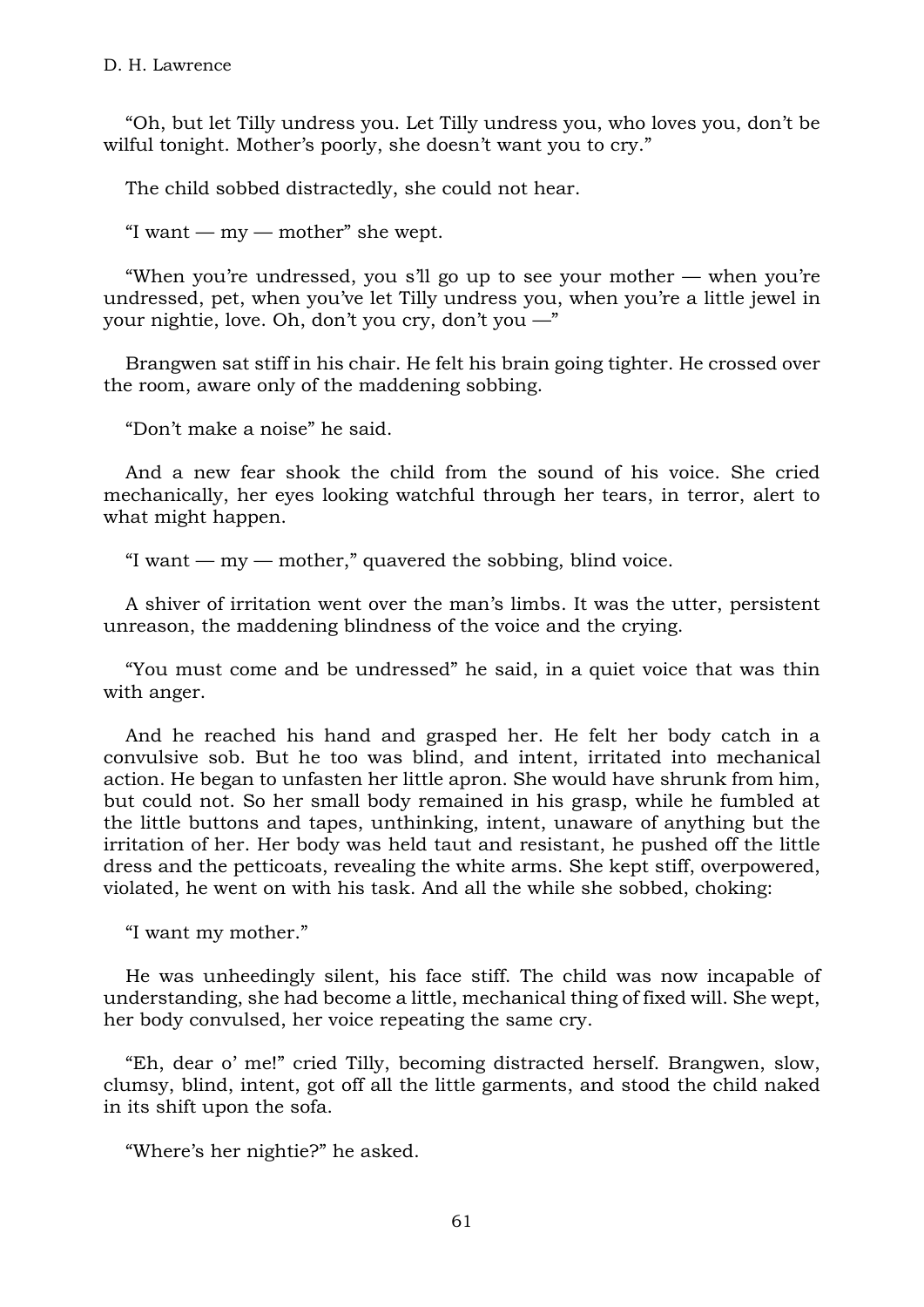Tilly brought it, and he put it on her. Anna did not move her limbs to his desire. He had to push them into place. She stood, with fixed, blind will, resistant, a small, convulsed, unchangeable thing weeping ever and repeating the same phrase. He lifted one foot after the other, pulled off slippers and socks. She was ready.

"Do you want a drink?" he asked.

She did not change. Unheeding, uncaring, she stood on the sofa, standing back, alone, her hands shut and half lifted, her face, all tears, raised and blind. And through the sobbing and choking came the broken:

 $"I$  — want — my — mother."

"Do you want a drink?" he said again.

There was no answer. He lifted the stiff, denying body between his hands. Its stiff blindness made a flash of rage go through him. He would like to break it.

He set the child on his knee, and sat again in his chair beside the fire, the wet, sobbing, inarticulate noise going on near his ear, the child sitting stiff, not yielding to him or anything, not aware.

A new degree of anger came over him. What did it all matter? What did it matter if the mother talked Polish and cried in labour, if this child were stiff with resistance, and crying? Why take it to heart? Let the mother cry in labour, let the child cry in resistance, since they would do so. Why should he fight against it, why resist? Let it be, if it were so. Let them be as they were, if they insisted.

And in a daze he sat, offering no fight. The child cried on, the minutes ticked away, a sort of torpor was on him.

It was some little time before he came to, and turned to attend to the child. He was shocked by her little wet, blinded face. A bit dazed, he pushed back the wet hair. Like a living statue of grief, her blind face cried on.

"Nay" he said "not as bad as that. It's not as bad as that, Anna, my child. Come, what are you crying for so much? Come, stop now, it'll make you sick. I wipe you dry, don't wet your face any more. Don't cry any more wet tears, don't, it's better not to. Don't cry  $-$  it's not so bad as all that. Hush now, hush  $-$  let it be enough."

His voice was queer and distant and calm. He looked at the child. She was beside herself now. He wanted her to stop, he wanted it all to stop, to become natural.

"Come" he said, rising to turn away, "we'll go an' supper-up the beast."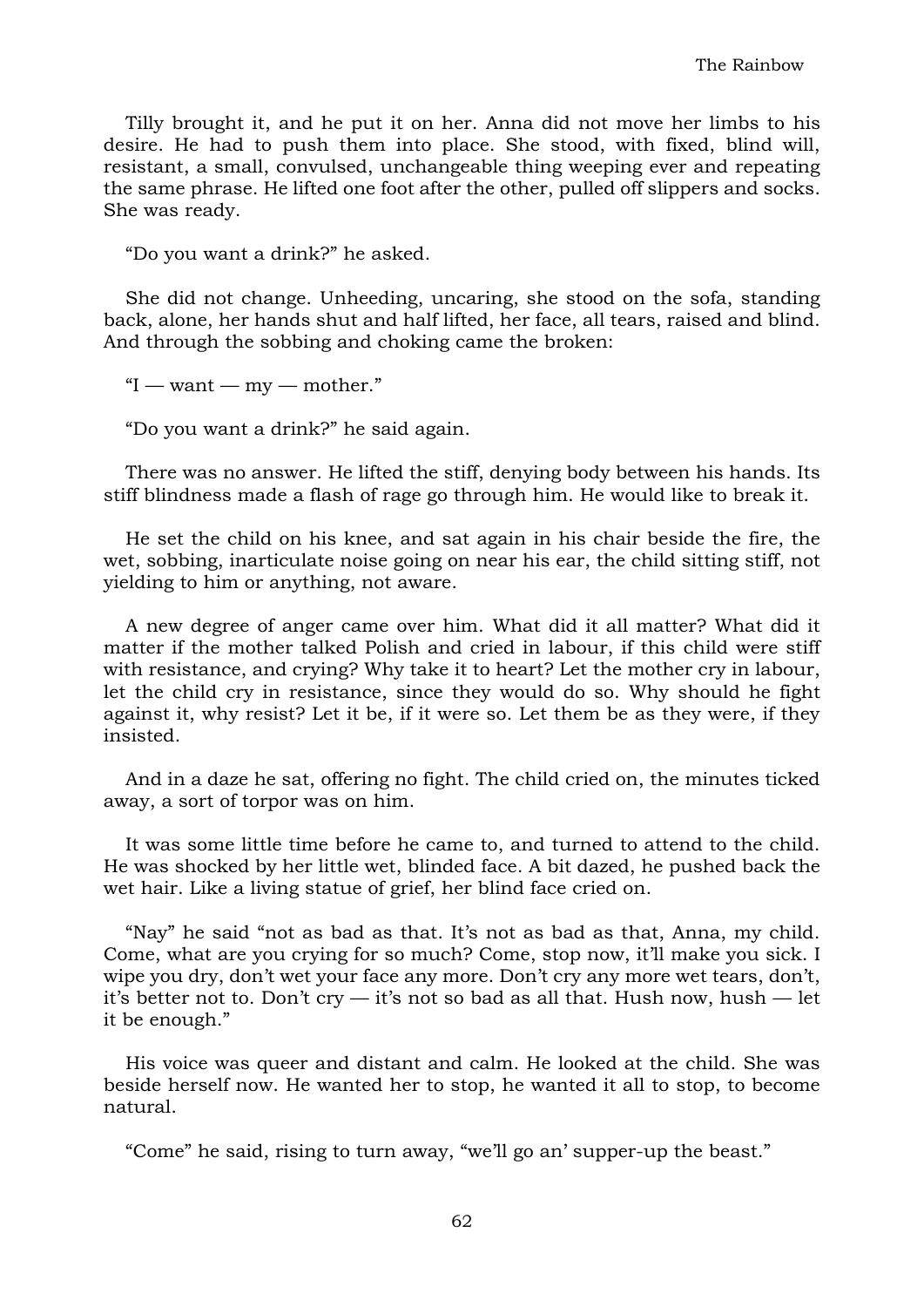He took a big shawl, folded her round, and went out into the kitchen for a lantern.

"You're never taking the child out, of a night like this" said Tilly.

"Ay, it'll quieten her" he answered.

It was raining. The child was suddenly still, shocked, finding the rain on its face, the darkness.

"We'll just give the cows their something-to-eat, afore they go to bed," Brangwen was saying to her, holding her close and sure.

There was a trickling of water into the butt, a burst of raindrops sputtering on to her shawl, and the light of the lantern swinging, flashing on a wet pavement and the base of a wet wall. Otherwise it was black darkness: one breathed darkness.

He opened the doors, upper and lower, and they entered into the high, dry barn, that smelled warm even if it were not warm. He hung the lantern on the nail and shut the door. They were in another world now. The light shed softly on the timbered barn, on the whitewashed walls, and the great heap of hay; instruments cast their shadows largely, a ladder rose to the dark arch of a loft. Outside there was the driving rain, inside, the softly illuminated stillness and calmness of the barn.

Holding the child on one arm, he set about preparing the food for the cows, filling a pan with chopped hay and brewer's grains and a little meal. The child, all wonder, watched what he did. A new being was created in her for the new conditions. Sometimes, a little spasm, eddying from the bygone storm of sobbing, shook her small body. Her eyes were wide and wondering, pathetic. She was silent, quite still.

In a sort of dream, his heart sunk to the bottom, leaving the surface of him still, quite still, he rose with the panful of food, carefully balancing the child on one arm, the pan in the other hand. The silky fringe of the shawl swayed softly, grains and hay trickled to the floor; he went along a dimly lit passage behind the mangers, where the horns of the cows pricked out of the obscurity. The child shrank, he balanced stiffly, rested the pan on the manger wall, and tipped out the food, half to this cow, half to the next. There was a noise of chains running, as the cows lifted or dropped their heads sharply; then a contented, soothing sound, a long snuffing as the beasts ate in silence.

The journey had to be performed several times. There was the rhythmic sound of the shovel in the barn, then the man returned walking stiffly between the two weights, the face of the child peering out from the shawl. Then the next time, as he stooped, she freed her arm and put it round his neck, clinging soft and warm, making all easier.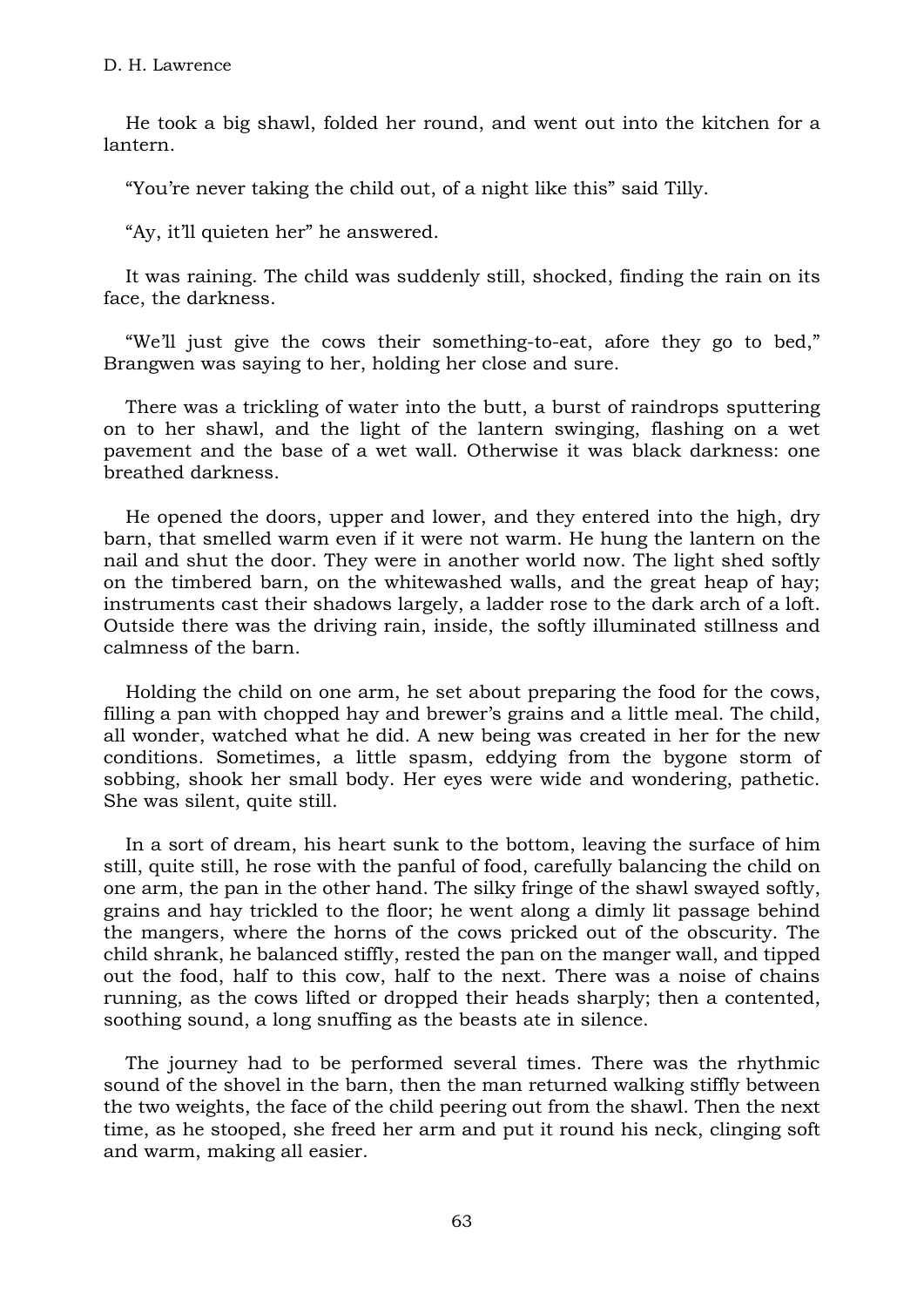The beasts fed, he dropped the pan and sat down on a box, to arrange the child.

"Will the cows go to sleep now?" she said, catching her breath as she spoke.

"Yes."

"Will they eat all their stuff up first?"

"Yes. Hark at them."

And the two sat still listening to the snuffing and breathing of cows feeding in the sheds communicating with this small barn. The lantern shed a soft, steady light from one wall. All outside was still in the rain. He looked down at the silky folds of the paisley shawl. It reminded him of his mother. She used to go to church in it. He was back again in the old irresponsibility and security, a boy at home.

The two sat very quiet. His mind, in a sort of trance, seemed to become more and more vague. He held the child close to him. A quivering little shudder, reechoing from her sobbing, went down her limbs. He held her closer. Gradually she relaxed, the eyelids began to sink over her dark, watchful eyes. As she sank to sleep, his mind became blank.

When he came to, as if from sleep, he seemed to be sitting in a timeless stillness. What was he listening for? He seemed to be listening for some sound a long way off, from beyond life. He remembered his wife. He must go back to her. The child was asleep, the eyelids not quite shut, showing a slight film of black pupil between. Why did she not shut her eyes? Her mouth was also a little open.

He rose quickly and went back to the house.

"Is she asleep?" whispered Tilly.

He nodded. The servant woman came to look at the child who slept in the shawl, with cheeks flushed hot and red, and a whiteness, a wanness round the eyes.

"God-a-mercy!" whispered Tilly, shaking her head.

He pushed off his boots and went upstairs with the child. He became aware of the anxiety grasped tight at his heart, because of his wife. But he remained still. The house was silent save for the wind outside, and the noisy trickling and splattering of water in the water butts. There was a slit of light under his wife's door.

He put the child into bed wrapped as she was in the shawl, for the sheets would be cold. Then he was afraid that she might not be able to move her arms,